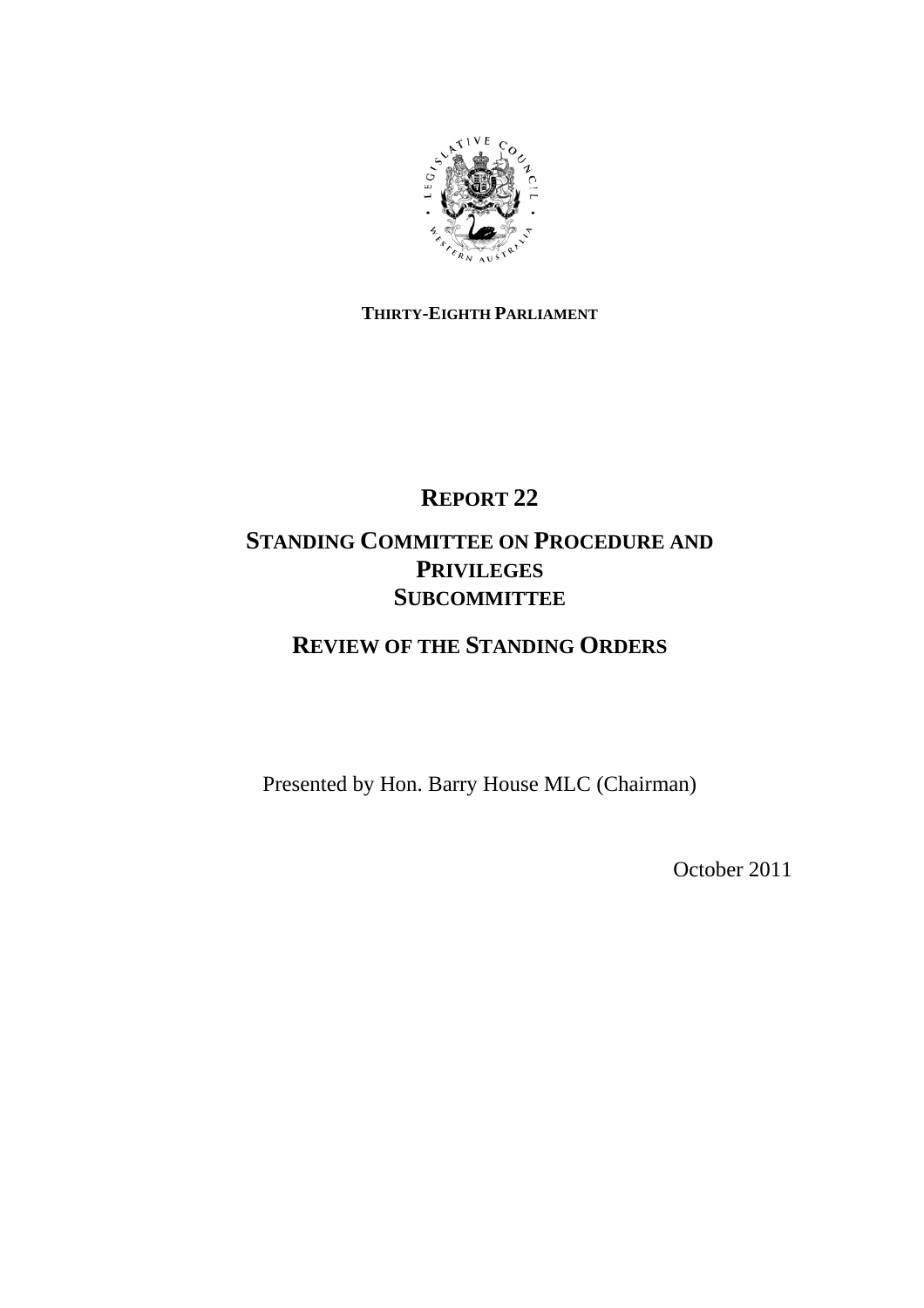## **STANDING COMMITTEE ON PROCEDURE AND PRIVILEGES**

**Date first appointed:** 24 May 2001

#### **Terms of Reference:**

#### **6. Procedure and Privileges Committee**

- 6.1 A *Procedure and Privileges Committee* is established.
- 6.2 The Committee consists of the President and the Chairman of Committees, the Deputy Chairmen of Committees (*all ex officio*), and any members co-opted by the Committee whether generally or in relation to a particular matter. The President is the Chairman, and the Chairman of Committees is the Deputy Chairman, of the Committee.
- 6.3 With any necessary modifications, SO 326A applies to a co-opted member.
- 6.4 The Committee is to keep under review the law and custom of Parliament, the rules of procedure of the House and its committees, and recommend to the House such alterations in that law, custom, or rules that, in its opinion, will assist or improve the proper and orderly transaction of the business of the House or its committees.
- 6.5 Unless otherwise ordered any rule or order under which a matter of privilege stands referred, or is referred, to a committee (however described) for inquiry and report is a reference to the Committee."

#### **Members as at the time of this inquiry\*:**

| Hon. Barry House MLC (Chairman)                   | Hon. Helen Morton MLC *                    |
|---------------------------------------------------|--------------------------------------------|
| Hon. Matt Benson-Lidholm MLC<br>(Deputy Chairman) | Hon. Max Trenorden MLC *                   |
| Hon. Jon Ford MLC                                 | Hon. Ken Travers MLC                       |
| Hon. Michael Mischin MLC                          | Hon. Giz Watson MLC<br>(Co-opted Member)   |
| Hon. Wendy Duncan MLC<br>(Co-opted Member)        | Hon. Norman Moore MLC<br>(Co-opted Member) |
| Hon. Sue Ellery MLC<br>(Co-opted Member)          |                                            |

\* Membership ceased as at 14 December 2010 (Hon. Helen Morton) and 26 May 2011 (Hon. Max Trenorden)

#### **Staff as at the time of this inquiry:**

Malcolm Peacock, Clerk of the Legislative Council Nigel Lake, Deputy Clerk

Paul Grant, Clerk Assistant (Procedure)

#### **Address:**

Parliament House, Perth WA 6000, Tel: 08 92227222, Email: lcco@parliament.wa.gov.au Website: http://www.parliament.wa.gov.au **ISBN 978-1-921634-82-6**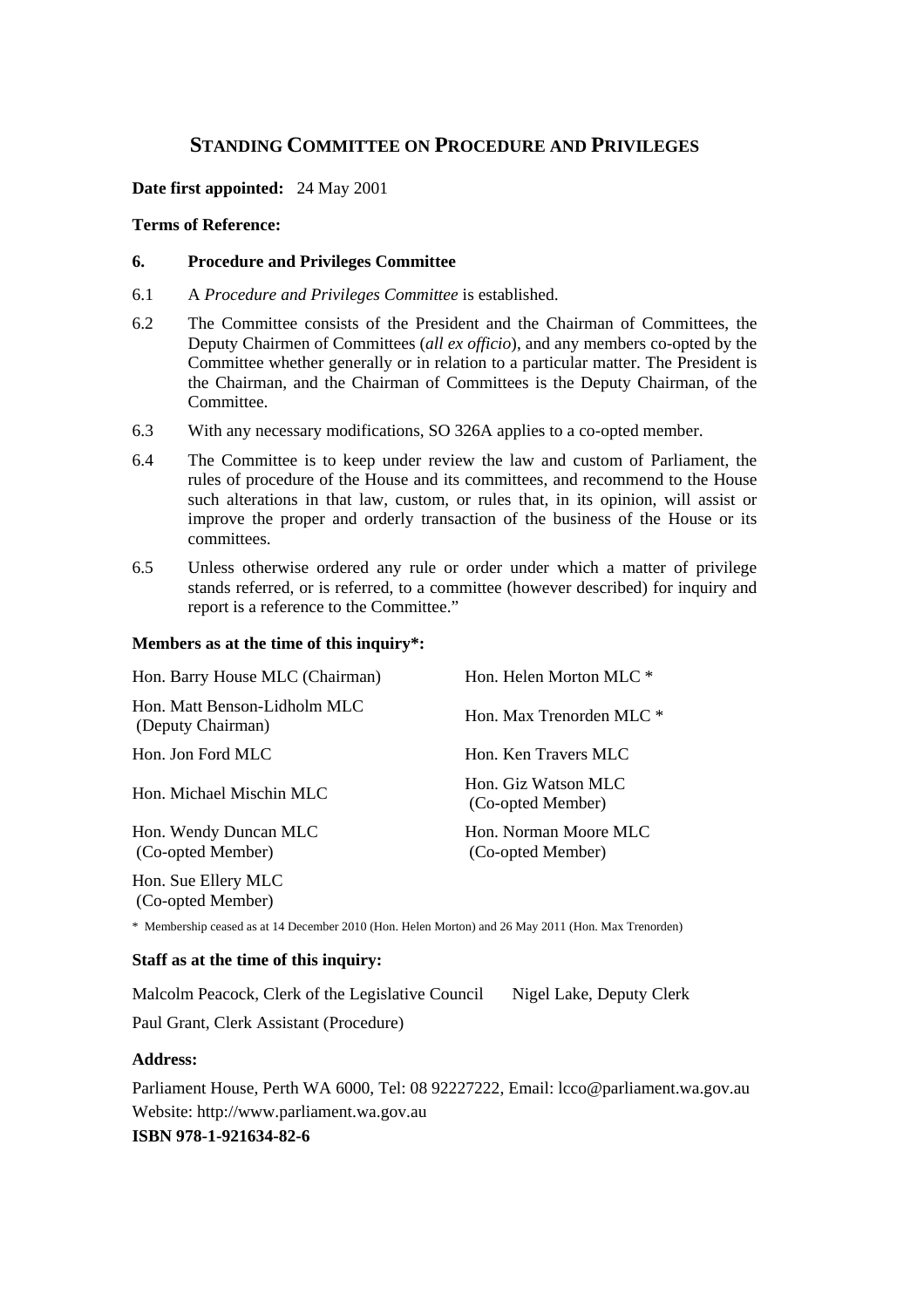# **CONTENTS**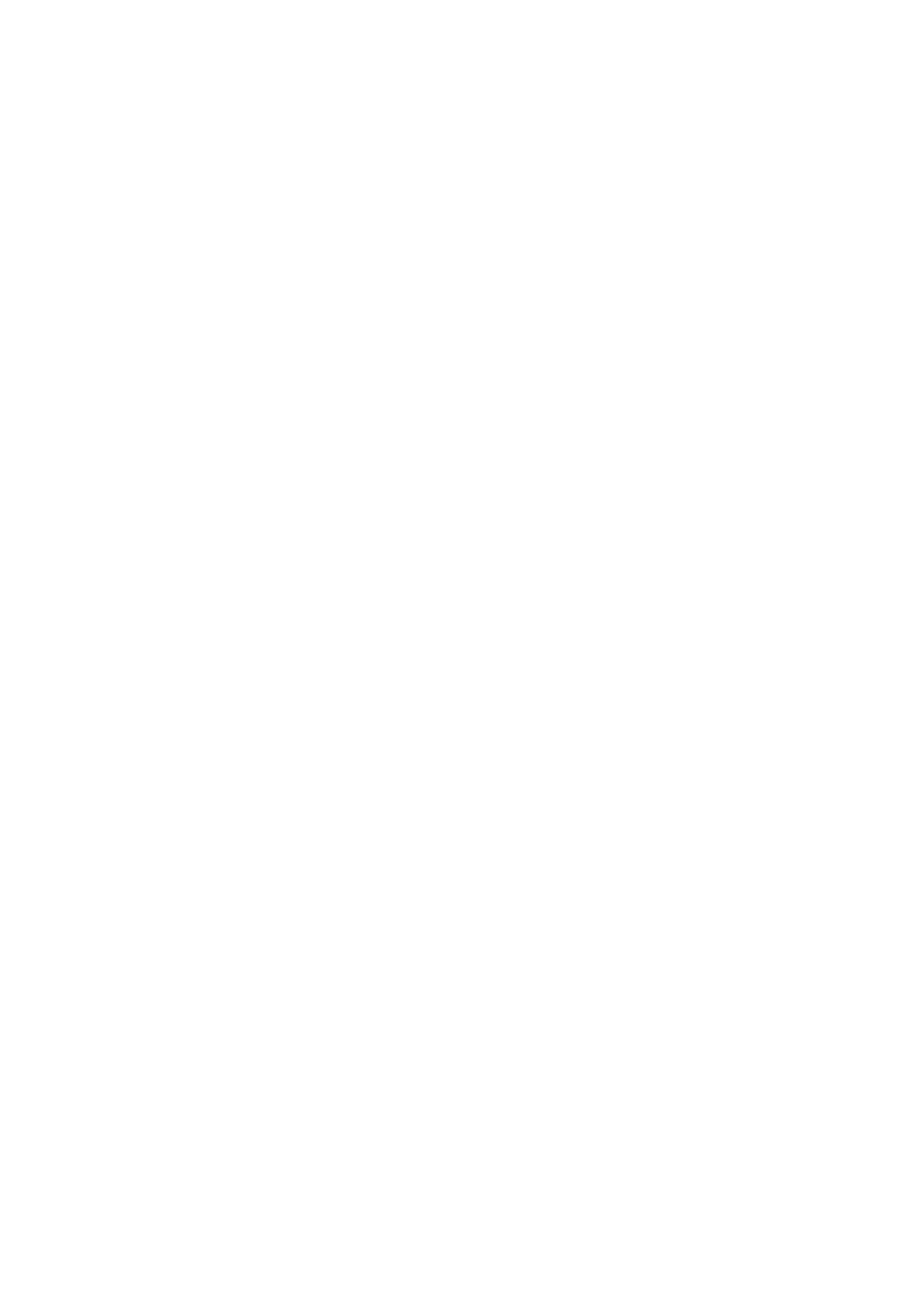#### **REPORT OF THE SUBCOMMITTEE OF THE STANDING COMMITTEE ON PROCEDURE AND PRIVILEGES**

**IN RELATION TO THE**

#### **REVIEW OF THE STANDING ORDERS**

#### **1 REFERENCE AND PROCEDURE**

1.1 On 15 September 2009, the Legislative Council resolved the following motion:

*That the Standing Committee on Procedure and Privileges be required to undertake a comprehensive review of the Standing Orders of the House with a view to modernising the procedures of the House.* 

- 1.2 The motion further prescribed that the Committee would report to the House on 2 March 2010, and that the Leader of the House, the Leader of the Opposition, Hon. Giz Watson and Hon. Wendy Duncan be co-opted members for the purpose of the review. The Committee conducted its first meeting following this referral on 25 November 2009.
- 1.3 This review of the Standing Orders is the first comprehensive review of all the Standing Orders undertaken by the Legislative Council, with the last major review being conducted in 1952.
- 1.4 The reporting date for the Committee's inquiry was extended by motion of the House on seven occasions, with the final extension being to 20 October 2011.
- 1.5 On 23 February 2011, the Committee resolved to create a Subcommittee to complete the review of the Standing Orders. The Subcommittee comprised the President, Deputy President and the four party leaders: Hon. Norman Moore, Hon. Sue Ellery, Hon. Wendy Duncan and Hon. Giz Watson. On 24 February 2011, the House resolved that this Subcommittee be empowered to report directly to the House in relation to this inquiry.
- 1.6 On 25 March 2010, the House adopted a set of Temporary Orders, covering matters such as the days and times of meeting and different business proceedings including Non-Government Business time. The operation of these Temporary Orders was also extended over this period, and the proposed Standing Orders include the majority of these temporary arrangements.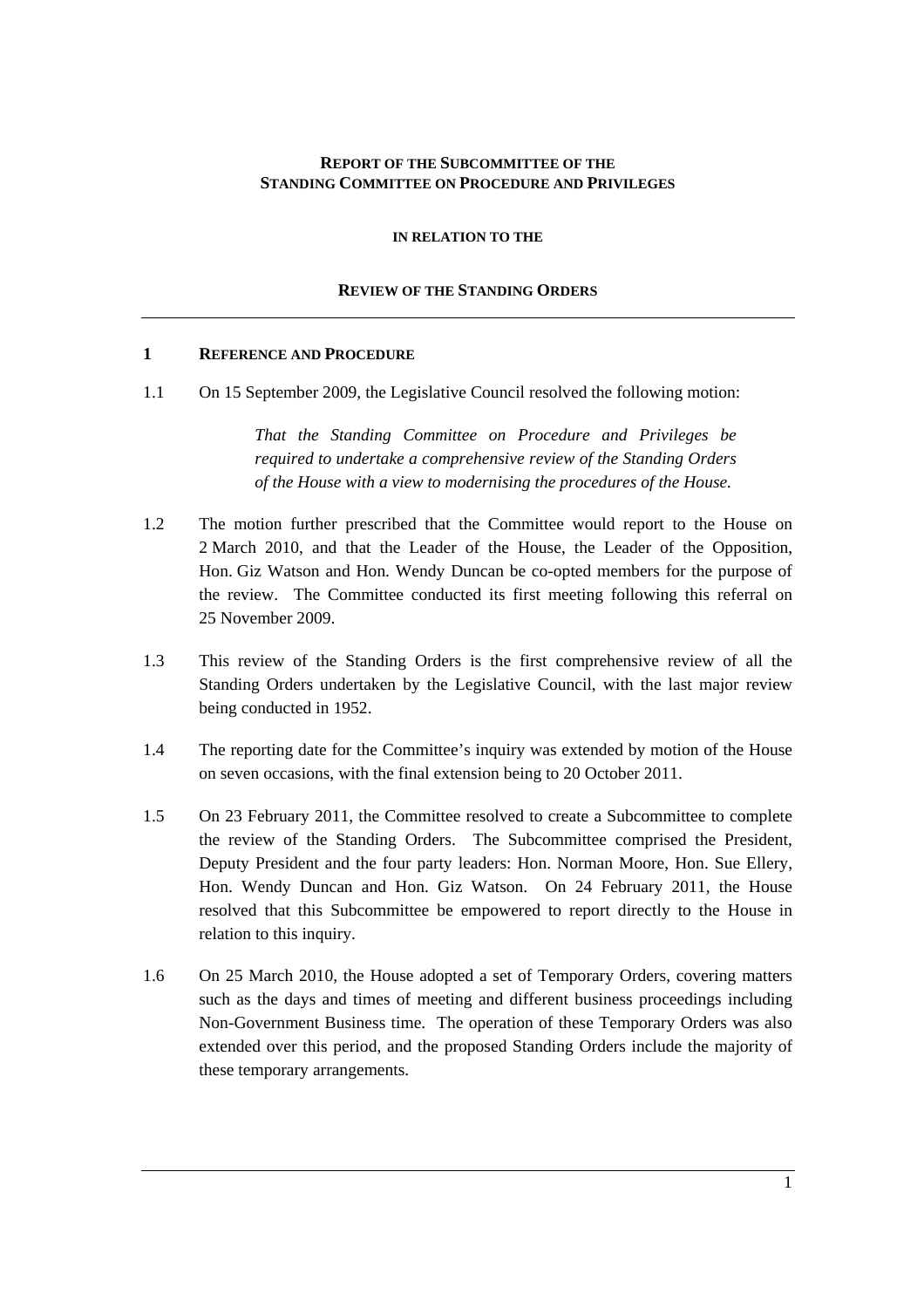### **2 SUBMISSIONS**

2.1 Upon the initial reference from the House, the Committee called for submissions from current Members of the Legislative Council and a number of former Members. Twelve submissions were received by the Committee (see list at Appendix 1). Further correspondence was received by the Committee from Members during the course of the inquiry and was duly considered by the Committee.

## **3 PRINCIPLES ADOPTED BY THE COMMITTEE**

- 3.1 An initial consideration for the Committee was a set of principles to apply to its inquiry. In this regard, the Committee determined that it would revise the Standing Orders with a view to:
	- streamline and simplify the procedures of the House and its Committees;
	- rationalise the priority of business considered by the House;
	- adopt successful practices from the recent Temporary and Sessional Orders trialled by the House;
	- incorporate current practices of the House into the Standing Orders;
	- eliminate obsolete and unnecessary Standing Orders:
	- ensure that the rights of all Members to contribute to proceedings in the House and its Committees are retained or strengthened;
	- use plain English;
	- use gender neutral language; and
	- re-order the Standing Orders into a more user-friendly sequence.

## **4 OVERVIEW OF THE REPORT**

- 4.1 This report is one of three documents presented to the House by the Subcommittee. The other two documents are a comparative table, detailing both the current Standing Orders and the new, proposed Standing Orders. The table also contains notes relating to the changes that are being proposed by the Subcommittee. In many instances, where the proposed changes are minor, these notes constitute the Subcommittee's explanation of the change. However, for a number of more significant changes, the notes are expanded upon in this report, and the two documents should be read in conjunction with each other. Finally, the Subcommittee has presented a 'clean' copy of the proposed Standing Orders for the information of Members.
- 4.2 The sequence of the proposed Standing Orders varies significantly from the current Standing Orders. This report is written in corresponding order to the proposed Standing Orders.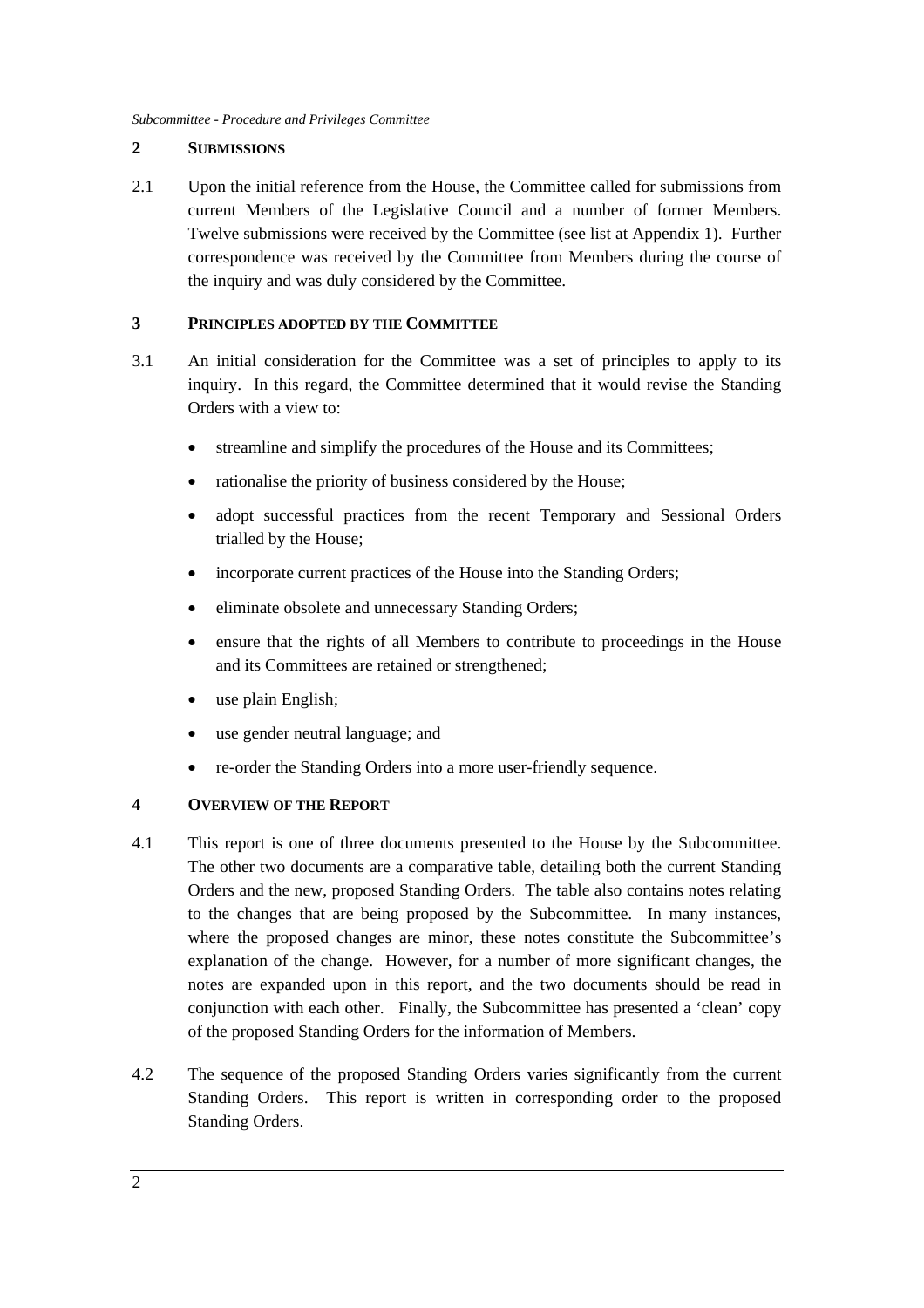## **5 OVERVIEW OF THE PROPOSED STANDING ORDERS**

5.1 The proposed Standing Orders comprise 21 chapters and four schedules. These chapters and schedules are -

| Chapter I:     | General                                                                                    |
|----------------|--------------------------------------------------------------------------------------------|
| Chapter II:    | Sitting and Adjournment of the Council                                                     |
| Chapter III:   | <b>Order of Business</b>                                                                   |
| Chapter IV:    | <b>Time Limits</b>                                                                         |
| Chapter V:     | <b>Conduct of Members</b>                                                                  |
| Chapter VI:    | <b>General Rules of Debate</b>                                                             |
| Chapter VII:   | Notices of Motion                                                                          |
| Chapter VIII:  | Motions, Questions and Votes                                                               |
| Chapter IX:    | Amendments                                                                                 |
| Chapter X:     | Parliamentary Privilege                                                                    |
| Chapter XI:    | <b>Formal Business Procedures</b>                                                          |
| Chapter XII:   | <b>General Business Procedures</b>                                                         |
| Chapter XIII:  | Committee of the Whole House                                                               |
| Chapter XIV:   | <b>Bills</b>                                                                               |
| Chapter XV:    | Committees                                                                                 |
| Chapter XVI:   | Witnesses                                                                                  |
| Chapter XVII:  | <b>Opening of Parliament</b>                                                               |
| Chapter XVIII: | <b>President and Officers</b>                                                              |
| Chapter XIX:   | Records of the Council                                                                     |
| Chapter XX:    | Communication between the Houses                                                           |
| Chapter XXI:   | The Sovereign and the Governor                                                             |
| Schedule 1:    | Committees                                                                                 |
| Schedule 2:    | Joint Standing Rules and Orders of the Legislative Council and the<br>Legislative Assembly |
| Schedule 3:    | Definitions                                                                                |
| Schedule 4:    | Contempts of the Council                                                                   |
|                |                                                                                            |

5.2 Each of these chapters and schedules, and the major changes being recommended by the Subcommittee, are expanded upon in the following sections of this report.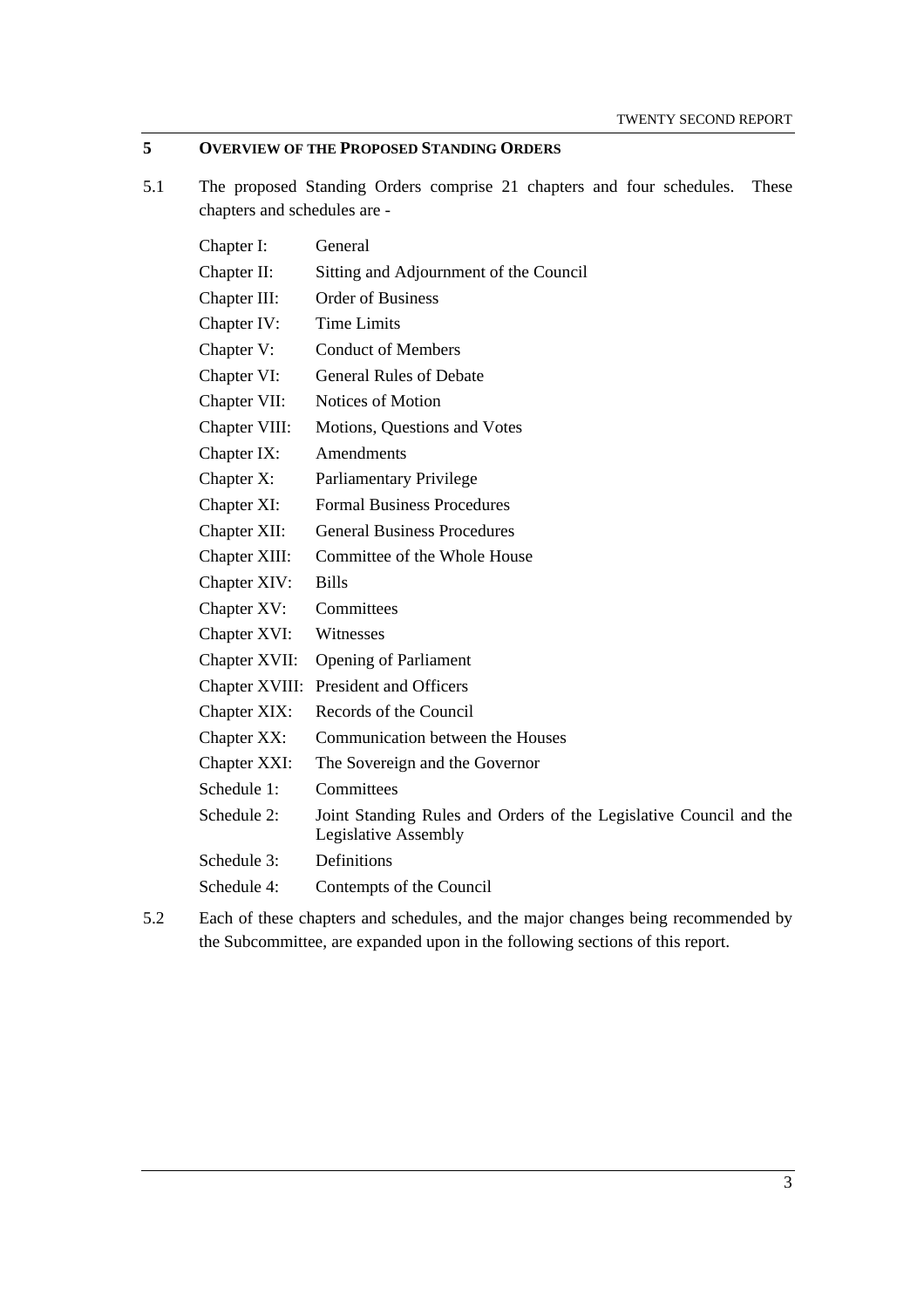#### **6 ANALYSIS OF THE PROPOSED STANDING ORDERS**

#### **6.1 Chapter I: General**

6.1.1 New Chapter I is comprised of four Standing Orders. These proposed Standing Orders reflect current practice, provide the statutory source for the Standing Orders and a definition of Temporary Orders, and include proposed Standing Order 4, which underscores and reinforces the authority of the President.

#### **6.2 Chapter II: Sitting and Adjournment of the Council**

- 6.2.1 New Chapter II is comprised of nine Standing Orders, specifying the days and times for the meeting of the Council and the quorum provision. Proposed Standing Order 5 reflects the current Temporary Orders arrangement.
- 6.2.2 Proposed Standing Order 6 provides for an annual sitting schedule to be tabled in the House each year by the Leader of the House. While an annual sitting schedule is currently tabled as a matter of custom and practice, the intent of this new Standing Order is to formalise this process and provide greater certainty regarding the sitting schedule for the House.
- 6.2.3 The proposed Standing Orders pertaining to quorum represent no substantial change to current arrangements.

#### **6.3 Chapter III: Order of Business**

- 6.3.1 New Chapter III is comprised of seven Standing Orders. These proposed Standing Orders largely reflect the current Temporary Order arrangements and the custom and practice of the House, and formalise the production and usage of a daily Business Program for the House.
- 6.3.2 Proposed Standing Order 17 (*Business Program*) parts (4) and (5) replace the form and practice surrounding current Standing Order 128. The Subcommittee was divided regarding the continuation of these arrangements, as the operation of the current Standing Order potentially takes control of the business of the House out of the hands of the Government. However, as the Subcommittee could not resolve this division of opinion, the proposed Standing Order reflects the current practice of the House.
- 6.3.3 The Subcommittee does not, however, support current Standing Order 125A regarding a Business Management Committee, and proposes that this Standing Order be deleted.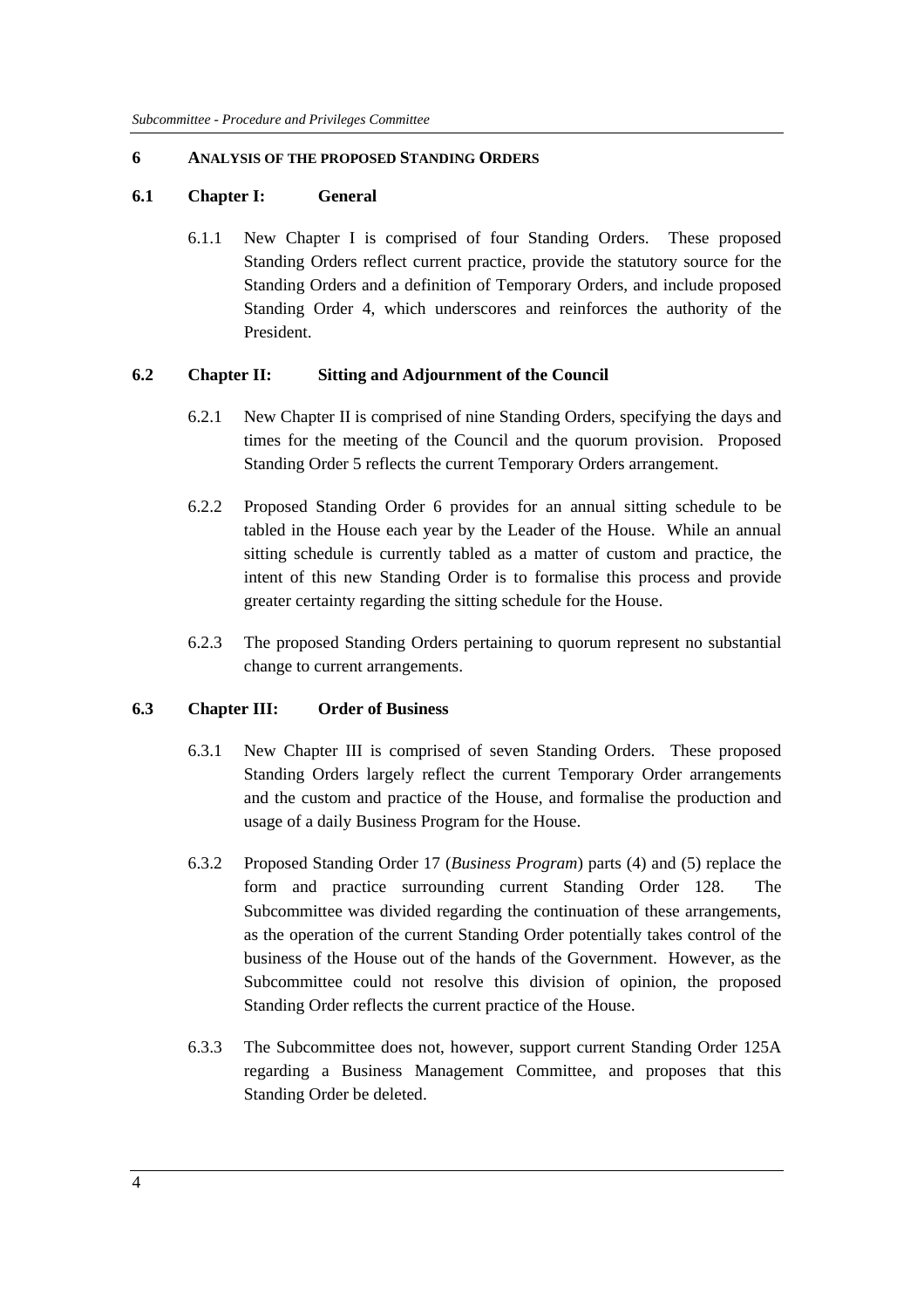- 6.3.4 Further, the Subcommittee proposes that the weekly time allocated for the consideration of Committee reports and ministerial statements be amended, with ministerial statements being removed from this category. Proposed Standing Order 15 accordingly varies the current Temporary Order arrangements.
- 6.3.5 The Subcommittee notes and concurs with the comments made by a number of Members regarding the slow progress made by the House in considering Committee reports. This focus upon considering Committee reports only during this weekly business period is proposed to assist with the timely consideration of these matters. The Subcommittee notes the other opportunities for debating ministerial statements, such as questions, motions and Members' Statements, and considers these opportunities should be used for this purpose. The Subcommittee also proposes that the current requirements regarding Ministerial Statements (that the statements impart factual information relating to public affairs and must not contain debateable matter other than matter that is inherent in the content of the statement) be maintained (see proposed Standing Order 102(2)).

## **6.4 Chapter IV: Time Limits**

- 6.4.1 New Chapter IV is comprised of three Standing Orders. Proposed Standing Order 21 (*Time Limits on Speeches*) combines the debate time limits for all business into one Standing Order for ease of reference. Some minor changes are proposed to current speaking times, including the expansion of unlimited debate times for the second and third reading of Bills to all Party leaders (or Member deputed).
- 6.4.2 Proposed Standing Orders 22 and 23 reflect the current Standing and Temporary Order arrangements.

## **6.5 Chapter V: Conduct of Members**

6.5.1 New Chapter V is comprised of 11 Standing Orders. The proposed Standing Orders do not constitute a substantial change to the current Standing Orders and the custom and practice of the House.

#### **6.6 Chapter VI: General Rules of Debate**

6.6.1 New Chapter VI is comprised of 24 Standing Orders. Many of the proposed Standing Orders do not constitute a substantial change to the current Standing Orders and the custom and practice of the House.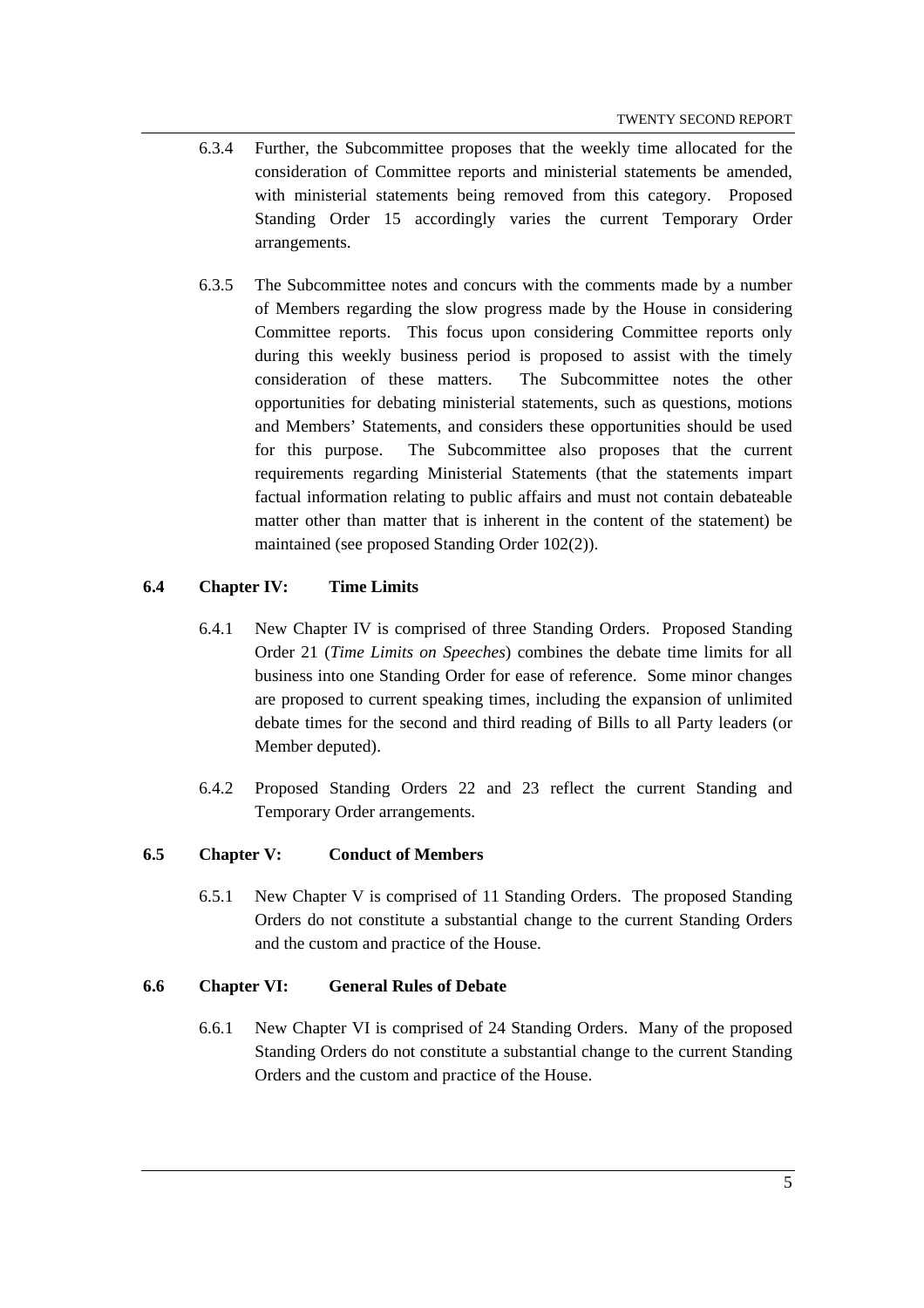- 6.6.2 The wording of proposed Standing Order 37 (*Member's Right of Speech*) is substantially the same as current Standing Order 84, but custom and practice has developed differently from the current Standing Order in relation to amendments. The Subcommittee proposes that this practice revert to the previous practice as specified in both the current and proposed Standing Order, in line with 'standard meeting practice'.
- 6.6.3 The current practice of the House in relation to amendments is such that, once an amendment has been moved to a motion, subsequent speakers are both allowed to and are deemed to have spoken to both the amendment and the main motion. While the Subcommittee recognises the circumstances under which this practice has developed, it also recognises that this often creates confusion and can lead to an inequitable treatment of Members, depending on whether the Member speaks to the motion prior to or after an amendment is moved.
- 6.6.4 The Subcommittee proposes that the House revert to the practice under which when an amendment is moved, only the Member moving the amendment is deemed to have spoken to both the main motion and the amendment, and all other Members speaking subsequent to the moving of the amendment must speak to the amendment until the question for the amendment is resolved. Accordingly, a Member who has previously spoken to the motion may also speak to the amendment (other than the mover of the amendment), as the amendment is treated as a separate question. Any subsequent amendments will be dealt with in the same manner, with any amendment or amended form of a motion being treated as a separate question.
- 6.6.5 Proposed Standing Order 51 deals with *sub judice* matters, and reflects the custom and practice of the House. Importantly, the proposed Standing Order does not limit the right of the House to debate any matter that the House considers necessary or appropriate.
- 6.6.6 Proposed Standing Order 52 (*Matters Not Open to Debate or Amendment*) aligns with current Standing Order 109. The proposed Standing Order is intended as a guide to Members and users of the Standing Orders, and is not intended as a comprehensive, exclusive list of all matters.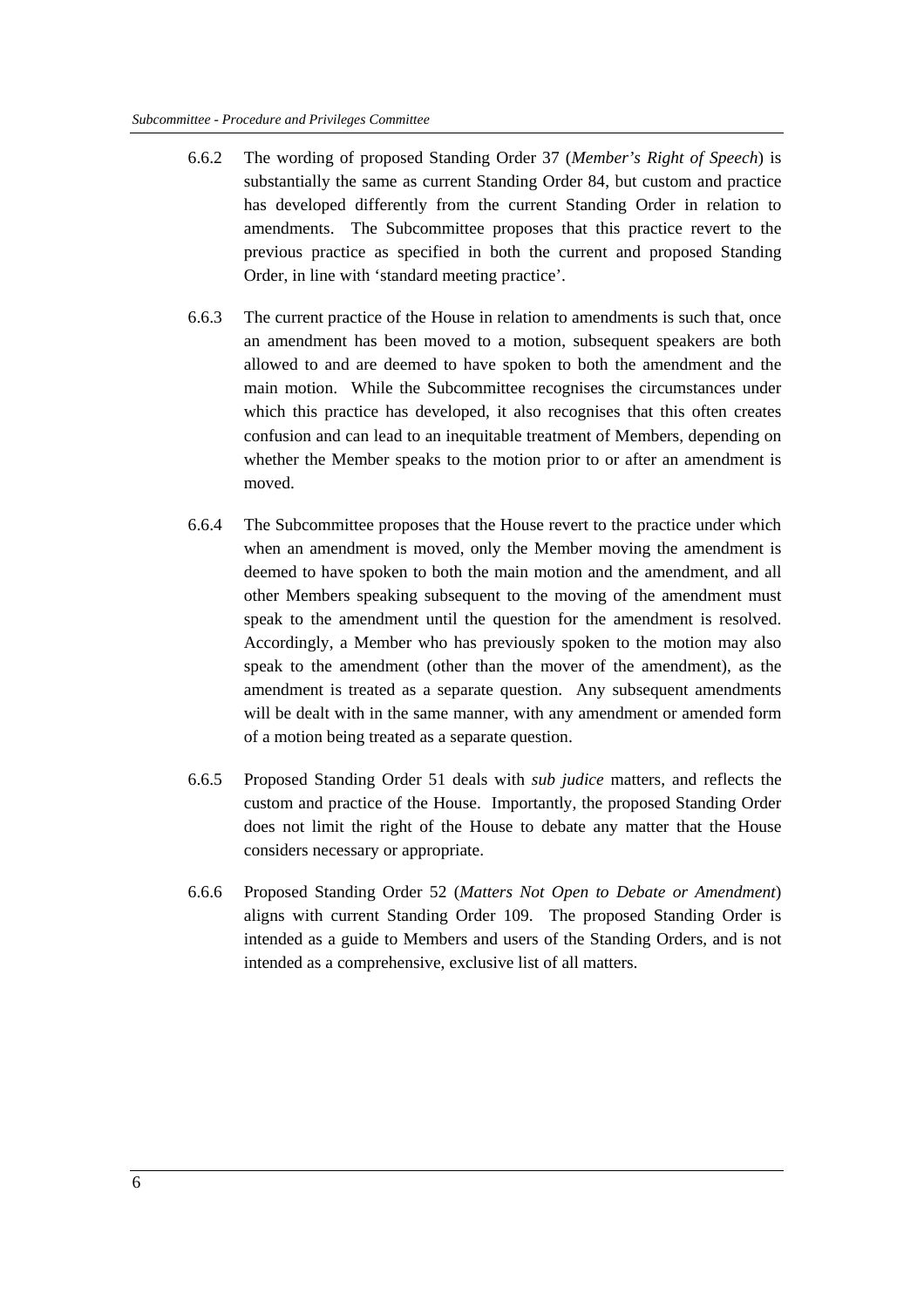- 6.6.7 Proposed Standing Order 53 (*Closure Motion*) varies the current Standing Order 110 in a number of ways. The current Standing Order provides effectively a 'guillotine mechanism', whereby if the closure motion is passed with the support of 10 or more Members, then the effect of this resolution is that not only the question immediately before the House is put without further debate but also any related question. This provision has been removed, as the Subcommittee considered that this 'multiple effect' should not occur and while a capacity to 'close' debate should be retained, this should not include a 'guillotine'.
- 6.6.8 Proposed Standing Order 53 also removes the capacity for the President to decline to put the motion. The only circumstance under which this current provision has practical effect is when the President declines to put the closure motion and that this action is contrary to the majority view of the House (i.e. the majority of the House supports the closure motion). The Subcommittee considers that the principle of the President acting on all occasions in accordance with the will of the House is critical to the proceedings of the House and should not be set aside for any purpose.
- 6.6.9 Current Standing Orders 47 and 48 deal with the arrangements for tabling of documents quoted by Ministers and Members in debate. The current provisions specify different arrangements for these two groups. Proposed Standing Order 58 (*Documents Quoted in Debate*) provides a single arrangement regarding this matter for all Members, and removes the requirement for any Member to table a confidential document.
- 6.6.10 During its consideration of these arrangements, the Subcommittee formed the view that the operation of the current arrangements effectively represented a 'trap' into which occasionally a Member unwittingly stumbles, but which can be easily circumvented by a Member simply transposing a quote onto a separate piece of paper, then reading from those 'speech notes' rather than the original document. The Subcommittee also formed the view that the arrangements should be uniform for all Members.
- 6.6.11 Under the Subcommittee's proposed arrangement, while a Member would not be forced to table any document by virtue of proposed Standing Order 58, the House retains the right to order the tabling of any document by separate motion. Where a Member opts not to table a document, the House will form a view as to the value it assigns to a quote from an undisclosed document, and may proceed to order the production of that document by separate motion if it deems necessary.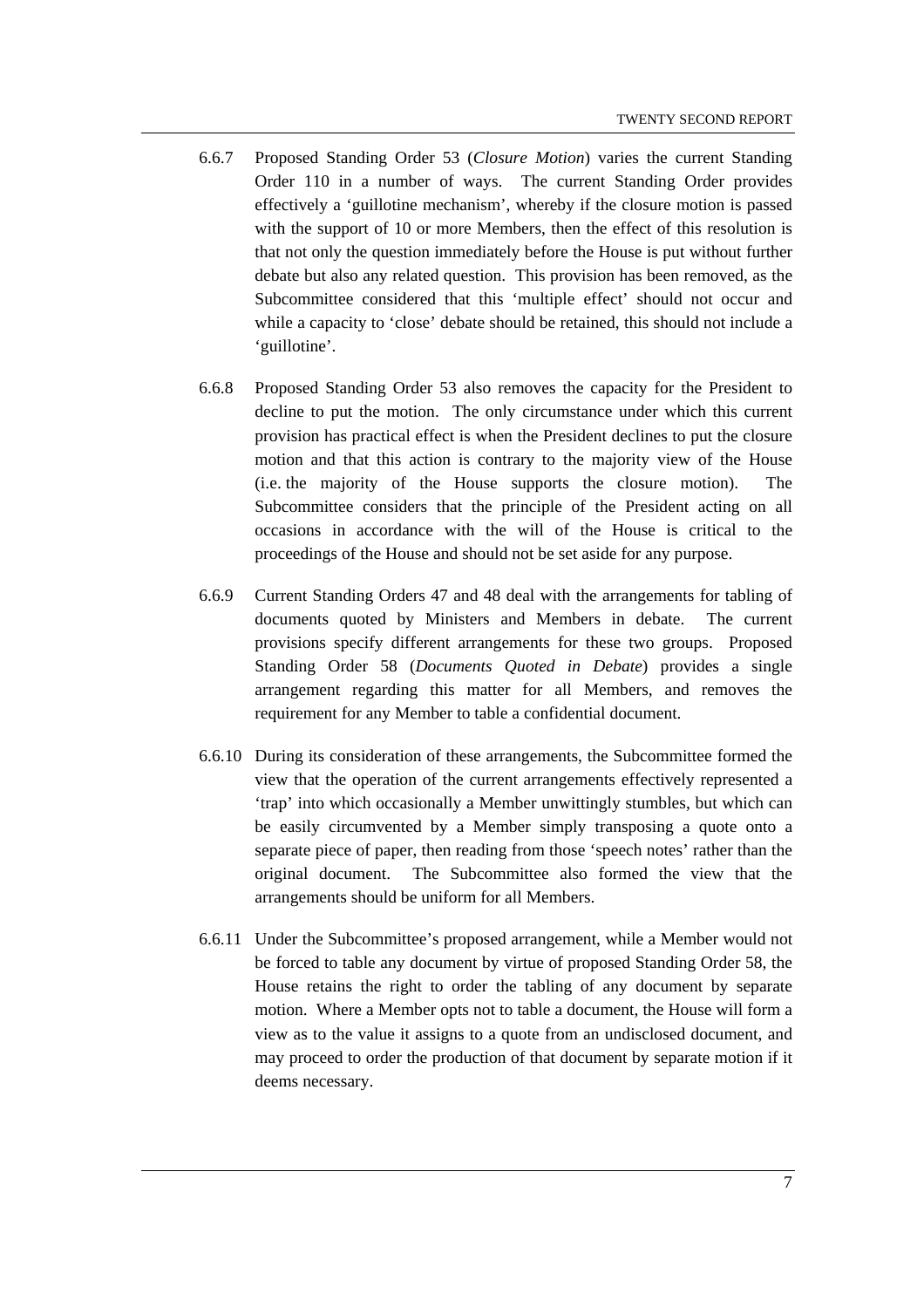#### **6.7 Chapter VII: Notices of Motion**

- 6.7.1 New Chapter VII is comprised of five Standing Orders. Proposed Standing Order 59 (*Giving Notice of Motion*) introduces a limit on the number of notices of motion a Member may deliver each sitting day, except for disallowance motions.
- 6.7.2 Proposed Standing Orders 61 and 62 continue the arrangements provided for under current Standing Orders 145 and 146 with a minor change. Under the proposed Standing Order, a Member may withdraw a notice of motion at any point up to that motion being moved in the House. The Subcommittee's view in this regard is underpinned by two principles: firstly, that a Member 'retains ownership' of a notice of motion up to the point where it is moved, whereafter the motion is in the possession of the House; and secondly, it is nonsensical for a Member to have to seek leave to withdraw a notice of motion, because if leave is denied the Member can simply refuse to move the motion when it is called upon and achieve the same outcome.
- 6.7.3 In proposing to delete the requirement for leave to withdraw a notice of motion, the Subcommittee emphasises to Members that if any Member wishes to have a motion considered by the House, that Member should give notice of motion to that effect and not rely on another Member's notice which may be withdrawn.

#### **6.8 Chapter VIII: Motions, Questions and Votes**

- 6.8.1 New Chapter VIII is comprised of 20 Standing Orders. The proposed Standing Orders represent no substantial change to the current Standing Orders and the custom and practice of the House.
- 6.8.2 Proposed Standing Order 64 (*No Motion without Previous Notice*) includes a list of all motions that may be moved without notice. Part (1) of the proposed Standing Order provides that other motions may be moved without notice pursuant to leave of the House.

#### **6.9 Chapter IX: Amendments**

6.9.1 New Chapter IX is comprised of eight Standing Orders. The proposed Standing Orders do not constitute a substantial change to the current Standing Orders and the custom and practice of the House.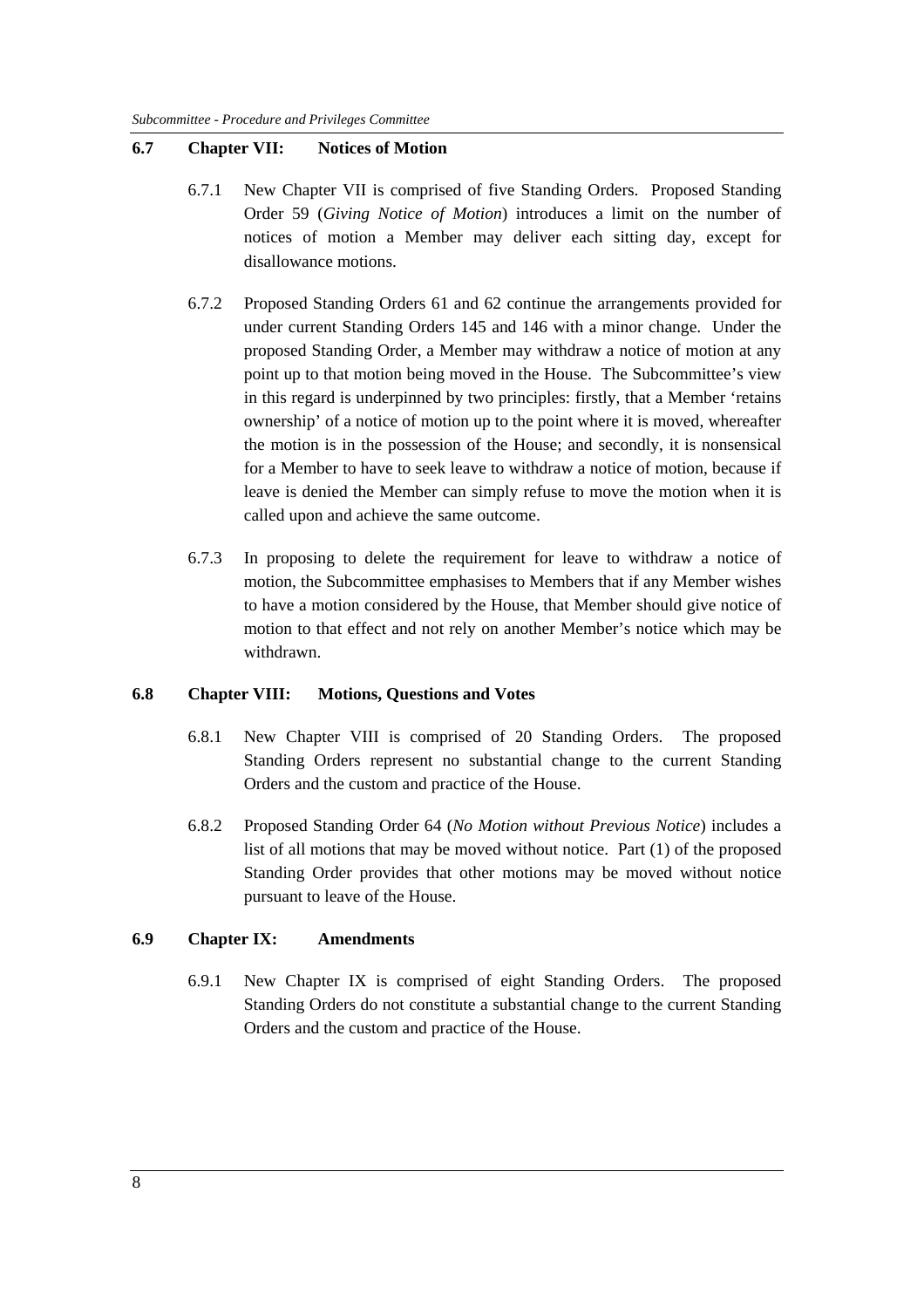#### **6.10 Chapter X: Parliamentary Privilege**

- 6.10.1 New Chapter X is comprised of eight Standing Orders. Proposed Standing Order 92 (*Matter of Privilege*) is a simplified version of current Standing Order 155. It removes the requirement for the establishment of a Select Committee and provides for privilege matters to be referred to the *Procedure and Privileges Committee*. The proposed Standing Order further provides for the President to advise the House of a privilege matter where the President becomes aware of the matter by means other than a Member raising the matter in the House.
- 6.10.2 Proposed Standing Order 93 (*Contempts of the Council*) is a new Standing Order arising from the recommendations of the former *Select Committee into the Appropriateness of Powers and Penalties for Breaches of Privilege and Contempts of Parliament*. The arguments in support of this arrangement are contained in the final report of that Committee. The proposed Standing Order links with new Schedule 4 (as recommended by the Select Committee), which details the criteria to be taken into account when determining matters relating to contempt of the House and provides examples of contempts of the House.
- 6.10.3 Proposed Standing Order 96 (*Strangers in the Council*) reflects the current Standing Orders and custom and practice of the House. The Subcommittee's intention is that the permission for Members of the Legislative Assembly to sit in the seats behind the President's Chair (other than during a division) is not affected by the proposed Standing Order.

#### **6.11 Chapter XI: Formal Business Procedures**

6.11.1 New Chapter XI is comprised of three Standing Orders, dealing with petitions and statements by Ministers and Parliamentary Secretaries. Proposed Standing Order 100 (*Form and Contents of Petitions*) is a simplified version of current Standing Order 133 and represents no substantial change to the current arrangements, other than that the promoter of a petition must be a resident of Western Australia. The Subcommittee is of the view that while petitions may contain signatures from persons external to the jurisdiction, the procedures associated with petitions, including the referral to a Standing Committee, warrant the requirement that the promoter should at the least be a person residing in the jurisdiction.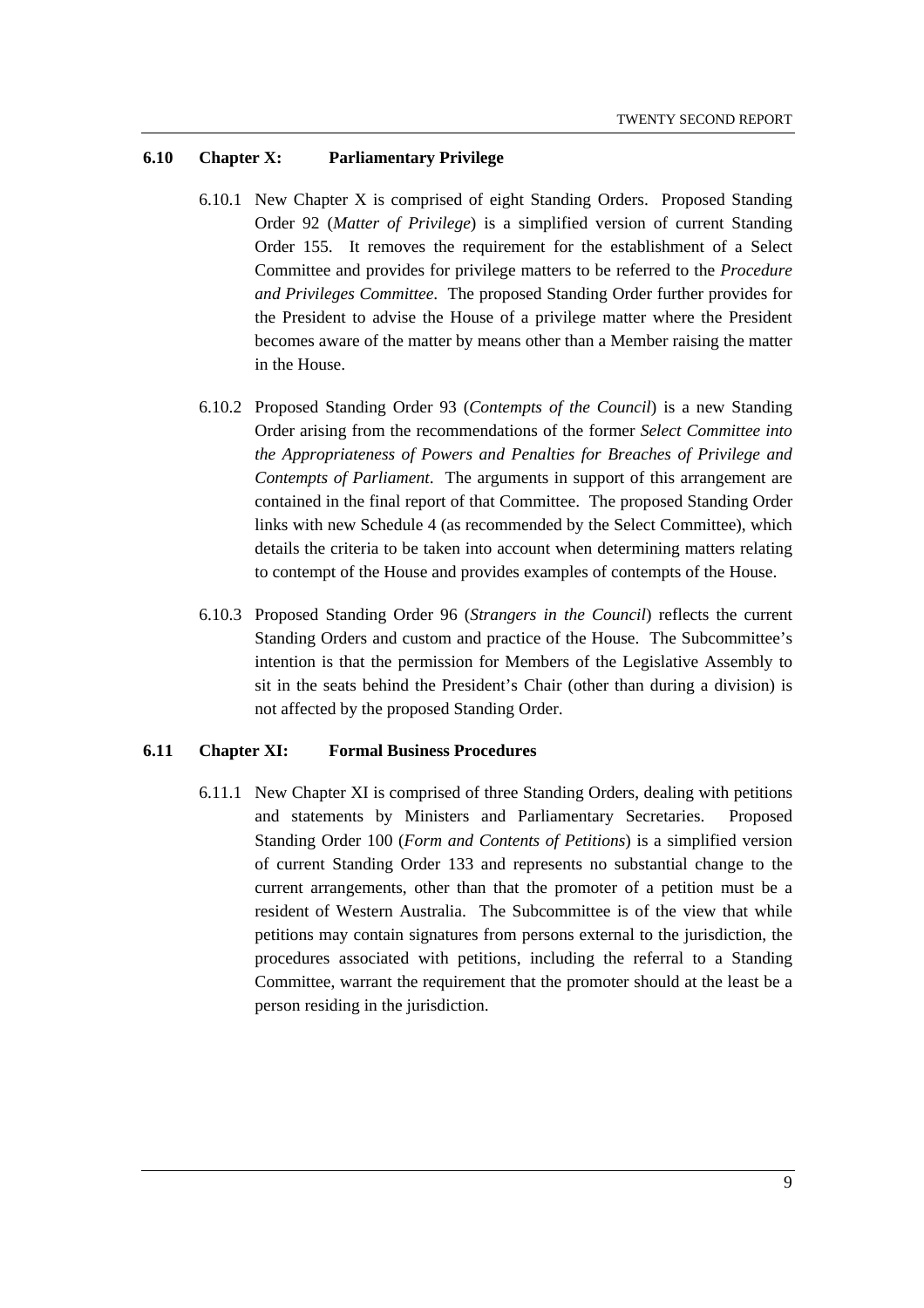- 6.11.2 Proposed Standing Order 101 (*Procedure for Lodgement and Presentation of Petitions*) similarly produces no substantial change to the current arrangements, though the capacity for Members to submit petitions by delivery has been removed. The Subcommittee noted that the presentation of petitions by delivery was the only current mechanism via which a Member can have a matter included in the official proceedings of the House without the knowledge of any other Member, and considers this inappropriate.
- 6.11.3 The Subcommittee has further amended the proposed arrangements so that a Member may read a summary of the text of the petition, which the Subcommittee would envisage occurring when a Member presents a petition that is identical (or substantially the same) as a petition previously presented to the House. Finally, the Subcommittee has proposed a new provision to allow for the House to resolve that a petition not be received. In doing so, the Subcommittee envisages that this provision would only be used where the substance of the petition is considered unparliamentary.
- 6.11.4 The Subcommittee proposes that current Standing Order 134 related to petitions for relief be deleted and replaced by proposed Standing Order 112 (*Protection of Persons and Corporations Referred to in the Council*), which is based upon the current Senate practice.

#### **6.12 Chapter XII: General Business Procedures**

- 6.12.1 New Chapter XII is comprised of 10 Standing Orders. Proposed Standing Order 104 (*Rules for Questions*) is a simplified version of current Standing Order 140. In considering the various criteria regarding questions, the Subcommittee came to the view that many of the criteria specified in current Standing Order 140 are adequately covered by the requirement that a question be concise, and that a range of other criteria, including unparliamentary language, anticipating debate and *sub judice* matters, were covered by other Standing Orders that dealt with these matters in relation to all proceedings of the House, and so separate expression in relation to questions was not required. The Subcommittee acknowledges that the maintenance of appropriate standards will require ongoing vigilance by the President.
- 6.12.2 The Subcommittee has also proposed Standing Order 105 (*Answers to Questions*), which places equivalent requirements upon answers to those relating to questions.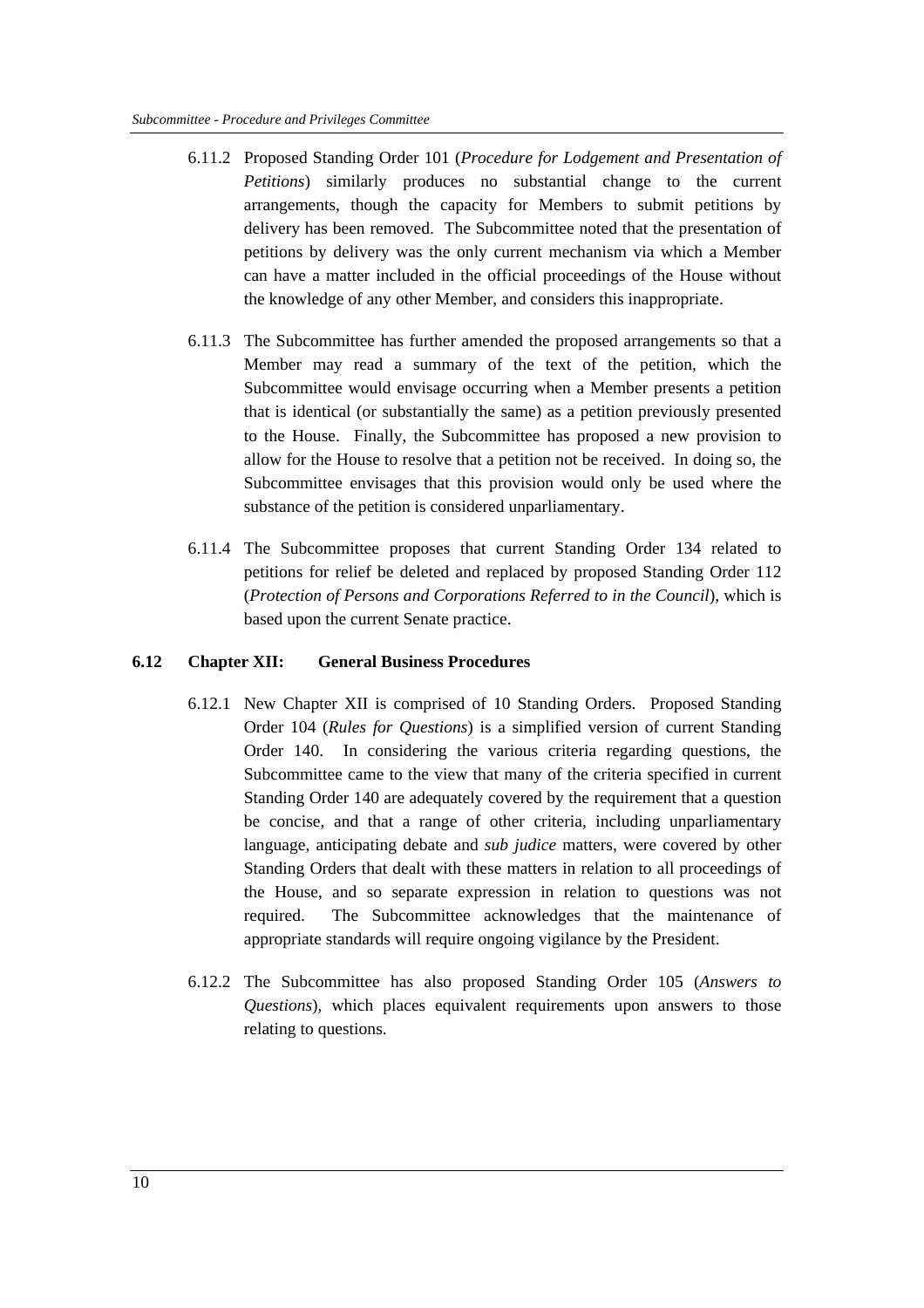- 6.12.3 Proposed Standing Order 109 (*Consideration of Committee Reports*) is based upon the current Temporary Orders arrangement, but removes the consideration of ministerial statements from this category of proceedings. The Subcommittee has recommended this approach following the consistent critique of the process for considering Committee reports, and specifically the substantial delay between tabling a report and the subsequent consideration of that report by the House. Further to this, the Subcommittee has also recommended a 'clean up' mechanism by which older reports may be removed from the Notice Paper.
- 6.12.4 In relation to ministerial statements, the Subcommittee was of the view that the opportunities provided by a range of other mechanisms, including questions, motions and Members' Statements, would remain available for Members to pursue matters of interest arising from these statements.
- 6.12.5 As outlined in the previous section of this report, proposed Standing Order 112 (*Protection of Persons and Corporations Referred to in the Council*) is a replacement for the current petition for relief process, and is based upon the current practice of the Senate, amended to include corporations.

#### **6.13 Chapter XIII: Committee of the Whole House**

6.13.1 New Chapter XIII is comprised of six Standing Orders. This is a new proposed chapter for the Standing Orders, aligning the operations of the Committee of the Whole House with that of the House unless otherwise specified by the Standing Orders. The proposed Standing Orders do not constitute a substantial change to the custom and practice of the House.

#### **6.14 Chapter XIV: Bills**

- 6.14.1 New Chapter XIV is comprised of 36 Standing Orders. The proposed Standing Orders remove the redundant distinction in the current Standing Orders between public and private bills. With the exception of proposed Standing Order 125 (*Uniform Legislation*), the proposed Standing Orders in this chapter make a number of minor changes to the current Standing Orders and the custom and practice of the House, as outlined in the Comparative Table.
- 6.14.2 Proposed Standing Order 125 (*Uniform Legislation*) contains a number of changes to current Standing Order 230A. The current Standing Order provides, in effect, that the Clerk advise the President whether a Bill is subject to Standing Order 230A, in accordance with the definition prescribed under 230A(1), and the President 'rules' accordingly. In some instances, whether a Bill falls within this definition (in particular 230A(1)(b)) is less than perfectly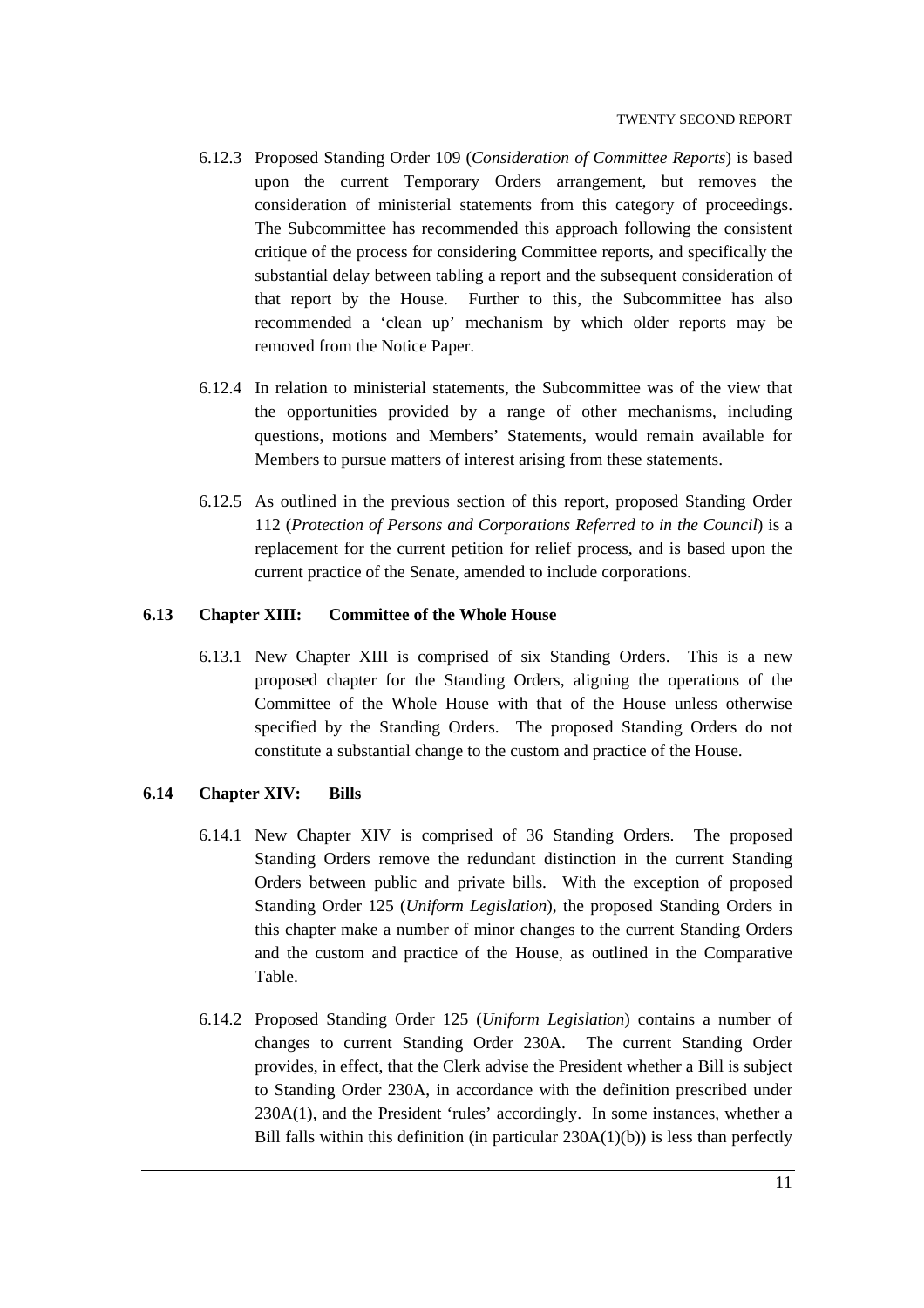clear. Further, the Subcommittee observes that the *Uniform Legislation and Statutes Review Committee* (SCULSR) is a Committee established by the House to undertake its work on behalf of the House. With these factors in mind, the Subcommittee considers it is appropriate that the decision-making process regarding which Bills are referred to the SCLUSR should be a matter exclusively for the House. As with other proceedings of the House, the Subcommittee envisages that officers of the House will continue to provide advice to Members regarding whether a Bill falls within the definition provided in proposed Standing Order 125(2).

- 6.14.3 Proposed Standing Order 124 (*Second Reading*) is also relevant to the consideration of proposed Standing Order 125. Proposed Standing Order 124 is based upon the current practice of the House in relation to Bills, whereby the debate is adjourned following the second reading speech of the Member in charge of the Bill and not resumed for a period of one sitting week. Proposed Standing Order 124 formalises this practice, and further provides that the debate on a Council Bill (a Bill that is introduced into the Council) will not be resumed for two sitting weeks.
- 6.14.4 Proposed Standing Order 125 provides in the first instance that a Member introducing a Bill must advise the House whether or not the Bill is a Uniform Legislation Bill. The definition of a Uniform Legislation Bill is contained in section (2), which is identical to the definition provided in current Standing Order 230A. Section (3) of proposed Standing Order 125 provides that the House may order that a Bill is a Uniform Legislation Bill notwithstanding the contrary advice of the Member in charge of the Bill.
- 6.14.5 A Bill identified as a Uniform Legislation Bill by the Member in charge of the Bill will be referred to the SCULSR at the conclusion of the Member's second reading speech. For all other Bills, debate will not resume for one or two weeks, during which period a Member may review the Bill and explanatory memorandum (each Bill must have one under proposed Standing Order 120), take advice and determine whether they consider the Bill should be ordered as a Uniform Legislation Bill. A Member may then move a motion in accordance with proposed Standing Order 125(3) without notice upon resumption of the second reading debate on the Bill. Proposed Standing Order 125(7) provides that the period for SCULSR's consideration of any Bill does not commence until the Bill is referred by the House.
- 6.14.6 Finally, proposed Standing Order 125(5) places the onus on the Member in Charge of a Bill referred to the SCULSR to provide the Committee with relevant documentation within three working days following referral of the Bill to the Committee.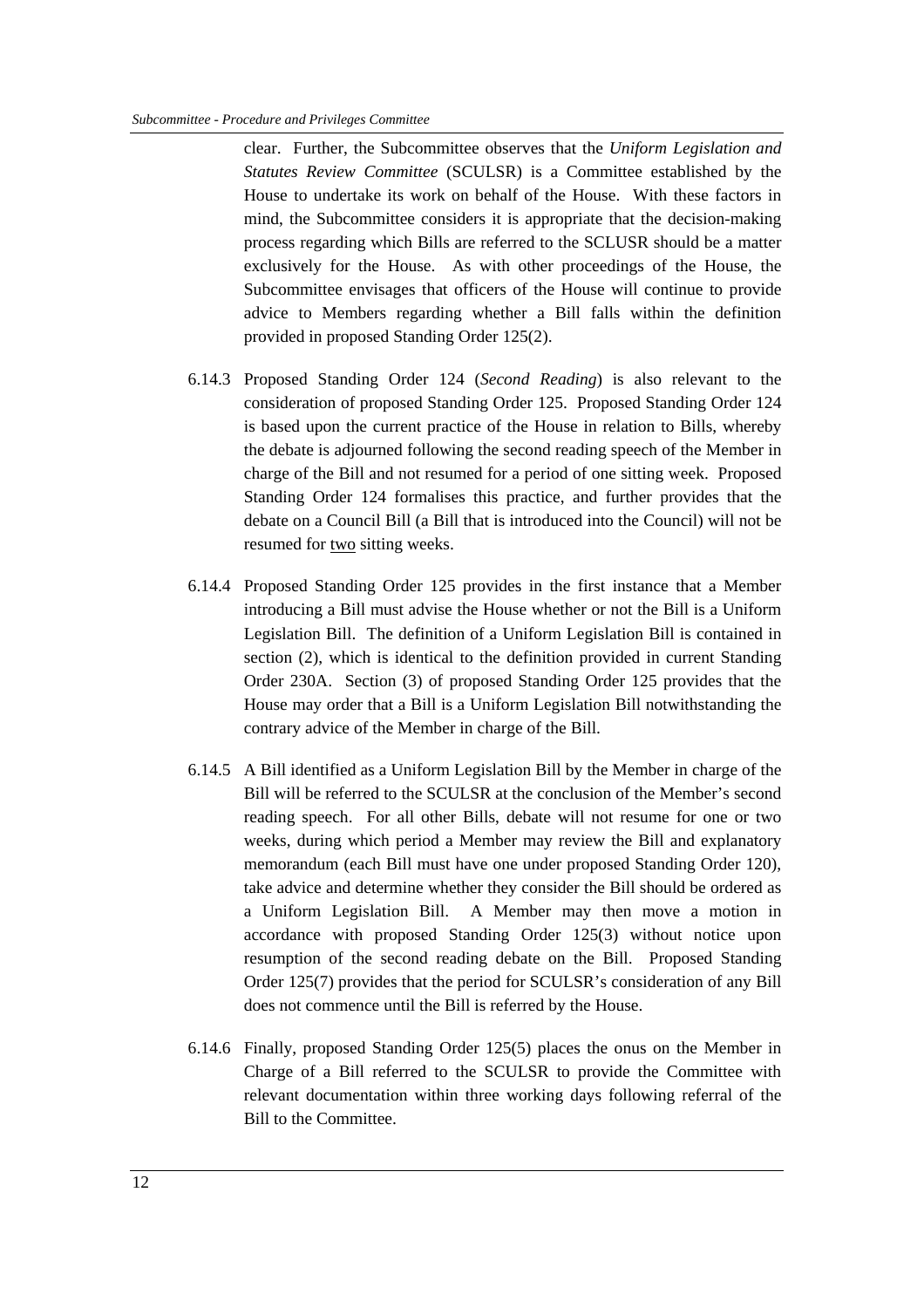6.14.7 The Subcommittee has further considered the period for which a Bill stands referred to the SCULSR. Given the proposed arrangements outlined above, including the requirement for the timely provision of documents to the Committee, the Subcommittee believes that the current 45 day period is adequate.

#### **6.15 Chapter XV: Committees**

- 6.15.1 New Chapter XV is comprised of 36 Standing Orders. The proposed Standing Orders dispense with the arrangement under the current Standing Orders whereby Standing Committees and Select Committees operate under different Standing Orders. Further to this change, there are a number of other proposed variations to the current Standing Orders for Committees.
- 6.15.2 Proposed Standing Order 161 (*Participation by Electronic Communication*) provides capacity for Members to participate in a Committee meeting and witnesses to give oral evidence to a Committee by videoconference or teleconference. The Subcommittee considers that this arrangement would only be used by exception, and the standard arrangement for Members and witnesses attending in person would remain, but that this additional capacity to conduct Committee business would be invaluable on occasions. The quorum provisions under proposed Standing Order 160 are also amended to include Members' participating in meetings in this way.
- 6.15.3 Proposed Standing Orders 173 to 177 inclusive (*Committee Evidence, Documentation, Deliberations and Proceedings*) prescribe four categories encompassing all Committee activity, and default positions for the status of each category (public or private). *In camera* evidence has also been included in the proposed Standing Orders, which include the capacity for the Committee to vary the default arrangements by motion (with the exception of *in camera* evidence, which can only be released by resolution of the House). The Subcommittee considers these arrangements will provide a greater degree of certainty to Members regarding these matters.
- 6.15.4 Proposed Standing Order 179 (*Requests and Orders for Evidence*) is largely a reflection of the current Standing Order, with one significant addition. The Subcommittee has recommended that Council Committees shall not seek evidence from an Assembly Member (which includes Ministers). As such, the proposed Standing Order will require Committees to direct all enquiries and requests for information to the representative Minister or Parliamentary Secretary in the Council. The Subcommittee's view is that the provision of Government information to a Committee is the responsibility of the representative Minister or Parliamentary Secretary in the Council and further, that directing these matters through those Members provides a capacity for the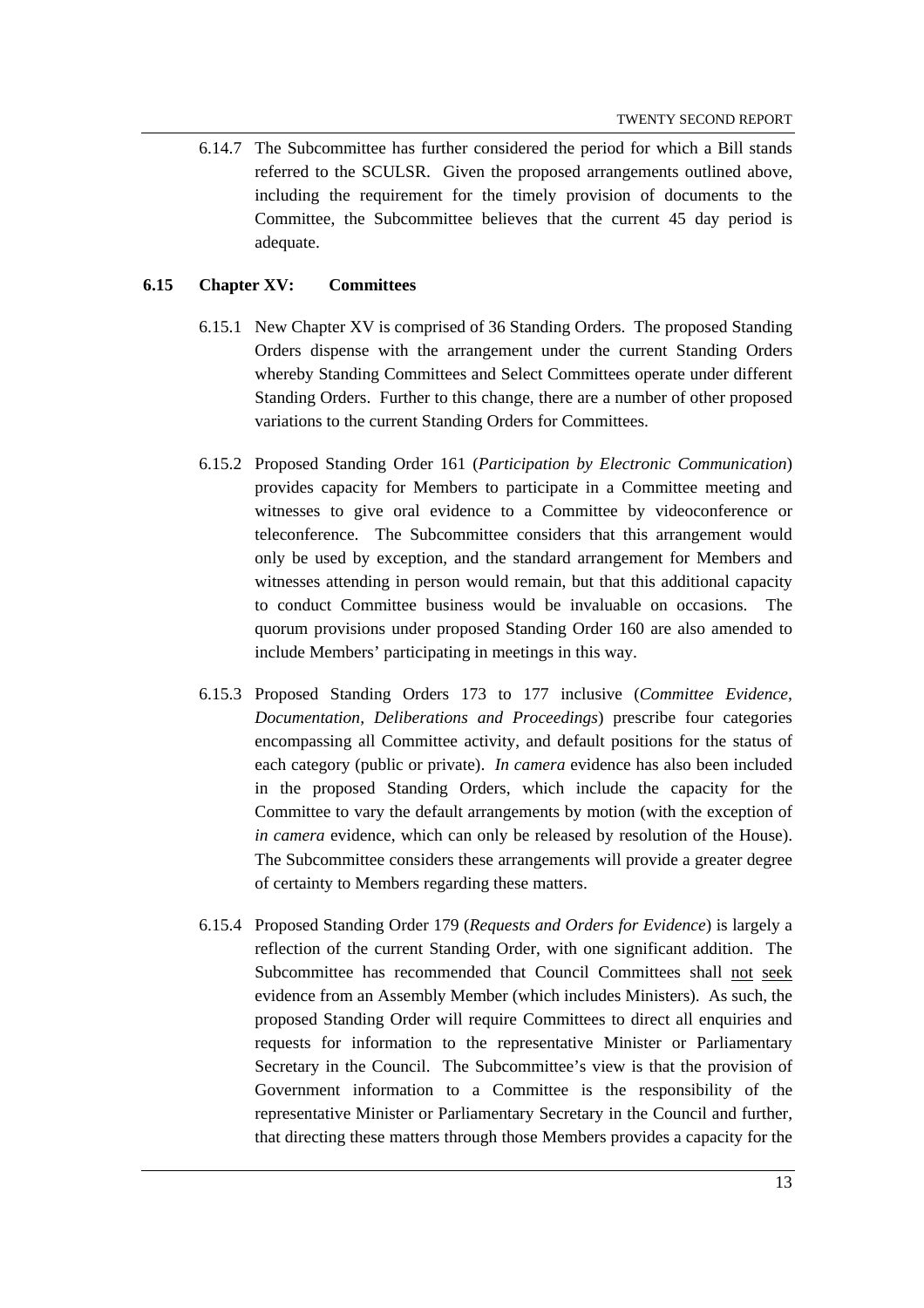Committee to pursue non-compliance or similar matters directly with the Members in the House; an opportunity that is not available in relation to Assembly Members. This proposed Standing Order does not preclude Committees receiving evidence from an Assembly Member where that evidence is unsolicited or pursuant to a general request (e.g. a call for submissions).

- 6.15.5 Proposed Standing Order 183 (*Procedural Rulings by the President*) is an expanded form of the current Standing Order, and provides the capacity for the President to provide procedural rulings to a Committee whenever the President considers such is necessary, as opposed to the current arrangement which requires a request from the Committee Chair. The proposed Standing Order further provides that all procedural rulings will be reported to the House.
- 6.15.6 Proposed Standing Order 186 (*Minority Report*) provides an additional requirement upon Members attaching a minority report to a Committee report, requiring Members to provide a copy of that report to the other Members of the Committee prior to the tabling of the report. The Subcommittee considers that it is appropriate the other Members view a minority report prior to tabling, in order that all Members are aware of the contents of the final document prior to its tabling in the House. The proposed Standing Order further provides that Members must be given a reasonable opportunity to present a minority report to the Committee.
- 6.15.7 Proposed Standing Order 187 (*Tabling of Report*) largely reflects the current Standing Order, with minor amendments. The current requirement at the time of tabling of the report for a motion "That the report do lie upon the Table and be printed" to be moved and agreed to, under which the House formally resolves that the report is a document of the House, has been replaced by proposed Standing Order 187(2)(a). The requirement under current Standing Order 338 for an adjournment of more than 14 days before a report can be presented to the President during a non-sitting period and deemed tabled has been removed, to provide for the tabling of urgent reports by this means. In recommending this change, however, the Subcommittee does not envisage that this capacity will be used in circumstances other than for urgent reports, and the standard practice of Committee reports being presented to the House during the course of a sitting should be maintained.
- 6.15.8 Proposed Standing Order 188 (*Chair's Statement on Tabling of Report*) provides a capacity for the Chair to make a brief, 'overview' statement upon tabling a report. This statement is made on behalf of the Committee - hence the requirement under part  $(2)(a)$  that the Committee agree to the statement prior to delivery in the Council.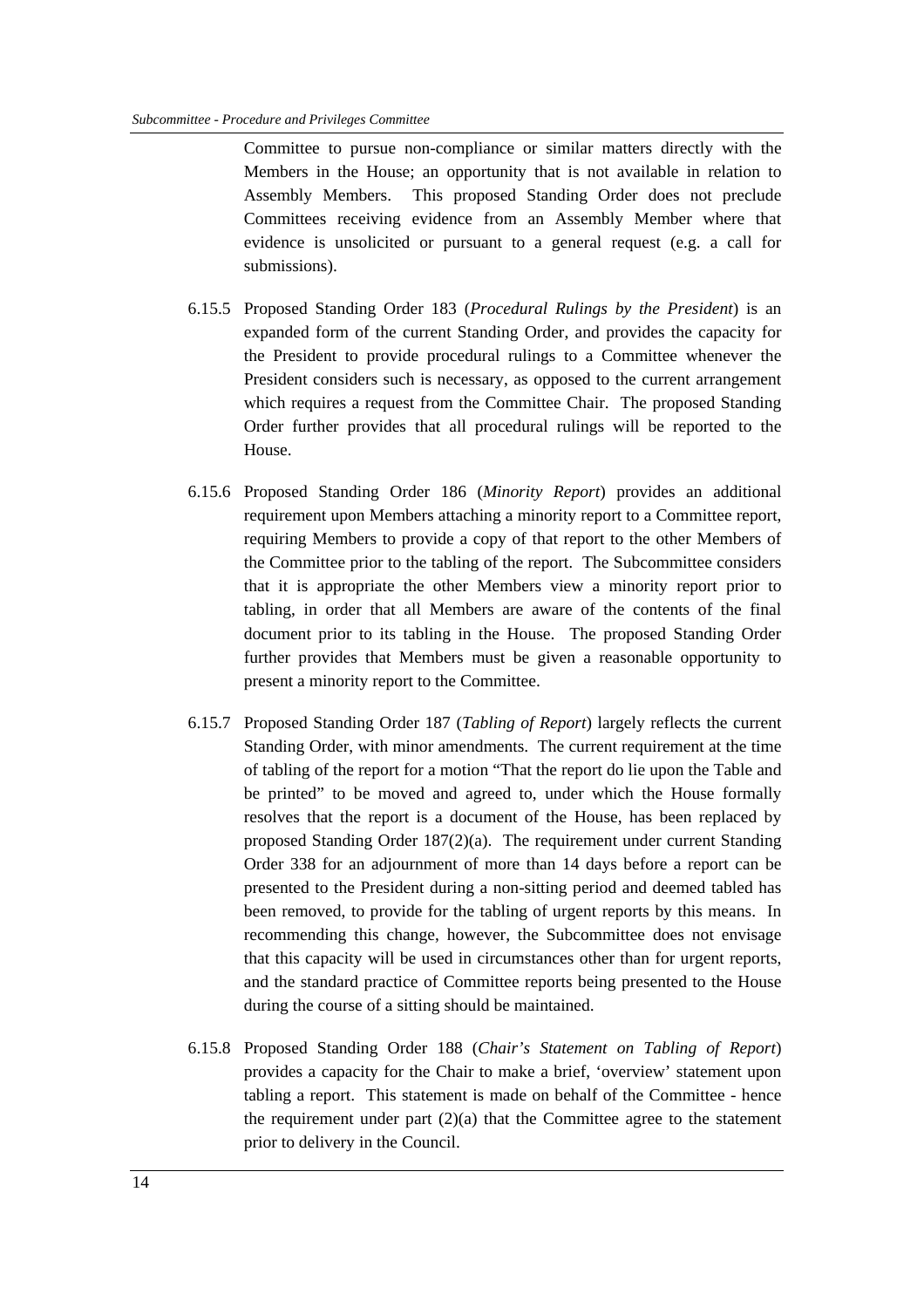- 6.15.9 Proposed Standing Order 190 (*Response to Recommendations*) provides a reduced timeframe for the Government to respond to a Committee report (two months as opposed to four months), and specifically excludes reports on Bills from the operation of this Standing Order, as the Government response to a report on a Bill will be provided to the House during the course of further debate on the Bill.
- 6.15.10 As outlined above, the current Standing Orders specifically related to Select Committees have been amalgamated with the Standing Committee Standing Orders. The comparative table provides a cross-reference of where the current Select Committee Standing Orders are incorporated into the proposed Standing Orders.

#### **6.16 Chapter XVI: Witnesses**

6.16.1 New Chapter XVI is comprised of nine Standing Orders. The proposed Standing Orders do not constitute a substantial change to the current Standing Orders and the custom and practice of the House.

#### **6.17 Chapter XVII: Opening of Parliament**

6.17.1 New Chapter XVII is comprised of six Standing Orders. The proposed Standing Orders do not constitute a substantial change to the current Standing Orders and the custom and practice of the House.

#### **6.18 Chapter XVIII: President and Officers**

6.18.1 New Chapter XVIII is comprised of 15 Standing Orders. The proposed Standing Orders do not constitute a substantial change to the current Standing Orders and the custom and practice of the House.

#### **6.19 Chapter XIX: Records of the Council**

6.19.1 New Chapter XIX is comprised of three Standing Orders. The proposed Standing Orders do not constitute a substantial change to the current Standing Orders and the custom and practice of the House.

#### **6.20 Chapter XX: Communication between the Houses**

6.20.1 New Chapter XX is comprised of 12 Standing Orders. The proposed Standing Orders do not constitute a substantial change to the current Standing Orders and the custom and practice of the House.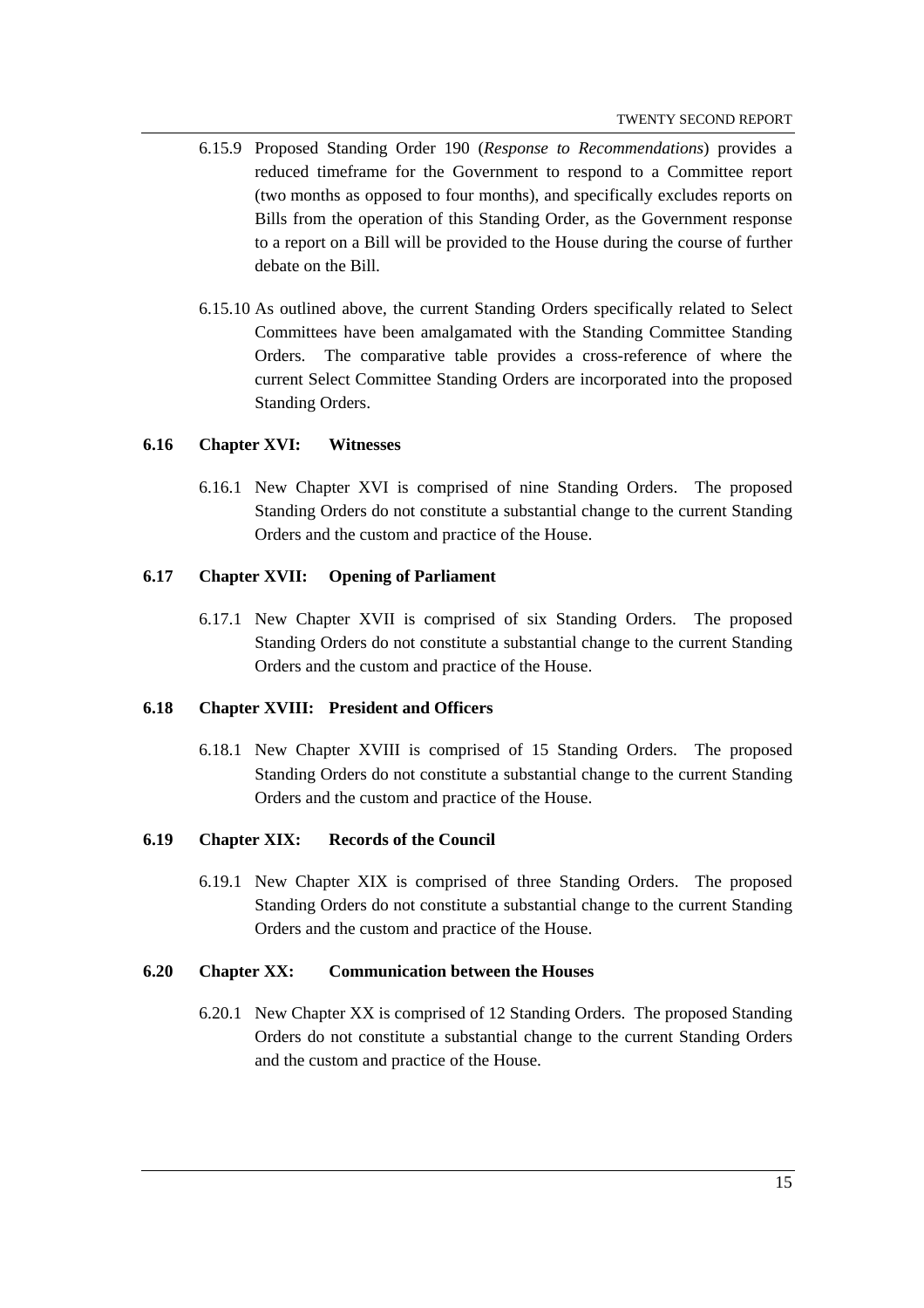#### **6.21 Chapter XXI: The Sovereign and the Governor**

6.21.1 New Chapter XXI is comprised of four Standing Orders. The proposed Standing Orders do not constitute a substantial change to the current Standing Orders and the custom and practice of the House.

#### **6.22 Schedule 1: Committees**

6.22.1 New Schedule I contains the terms of reference for each current Committee of the House. Pursuant to proposed Standing Order 156(3), the Schedule will be amended to include the terms of reference for any Committee appointed by the House. The new Schedule proposes no substantial change to the terms of reference for the *Environment and Public Affairs Committee*, *Estimates and Financial Operations Committee*, *Public Administration Committee*, *Legislation Committee* and *Parliamentary Services Committee*. The Subcommittee proposes amended terms of reference for the *Uniform Legislation and Statutes Review Committee*, *Joint Delegated Legislation Committee* and *Procedure and Privileges Committee*.

#### *Uniform Legislation and Statutes Review Committee (SCULSR)*

- 6.22.2 The Subcommittee proposes several amendments to the terms of reference for the SCULSR. The Subcommittee considers that the primary focus of the SCULSR should be to advise the House regarding matters that impact upon the sovereignty and law-making powers of the Parliament of Western Australia. Accordingly, the proposed terms of reference provide that focus.
- 6.22.3 The Subcommittee further considers that, given the aforementioned proposed focus, the SCULSR, as a Committee created by the House to report to the House, should only consider matters that are referred to the Committee by the House. To this end, the capacity for own motion inquiries and references from a Minister under current term of reference 8.3(b) are proposed to be removed. The Subcommittee notes that the SCULSR has undertaken a large volume of work in recent years, almost exclusively as a consequence of Bills referred to the Committee under current Standing Order 230A, and considers the proposed removal of the 'own motion' inquiry and Ministerial referral capacities above will have only a minimal impact to the Committee's workload, output and valuable contribution to the House.
- 6.22.4 In relation to SCULSR's current term of reference  $8.3(c)$ , pertaining to the consideration of treaties, the Subcommittee notes the current Commonwealth parliamentary arrangements, whereby "all treaty actions proposed by the Government are tabled in Parliament for a period of at least 15 (or in some cases, 20) sitting days before action is taken that will bind Australia at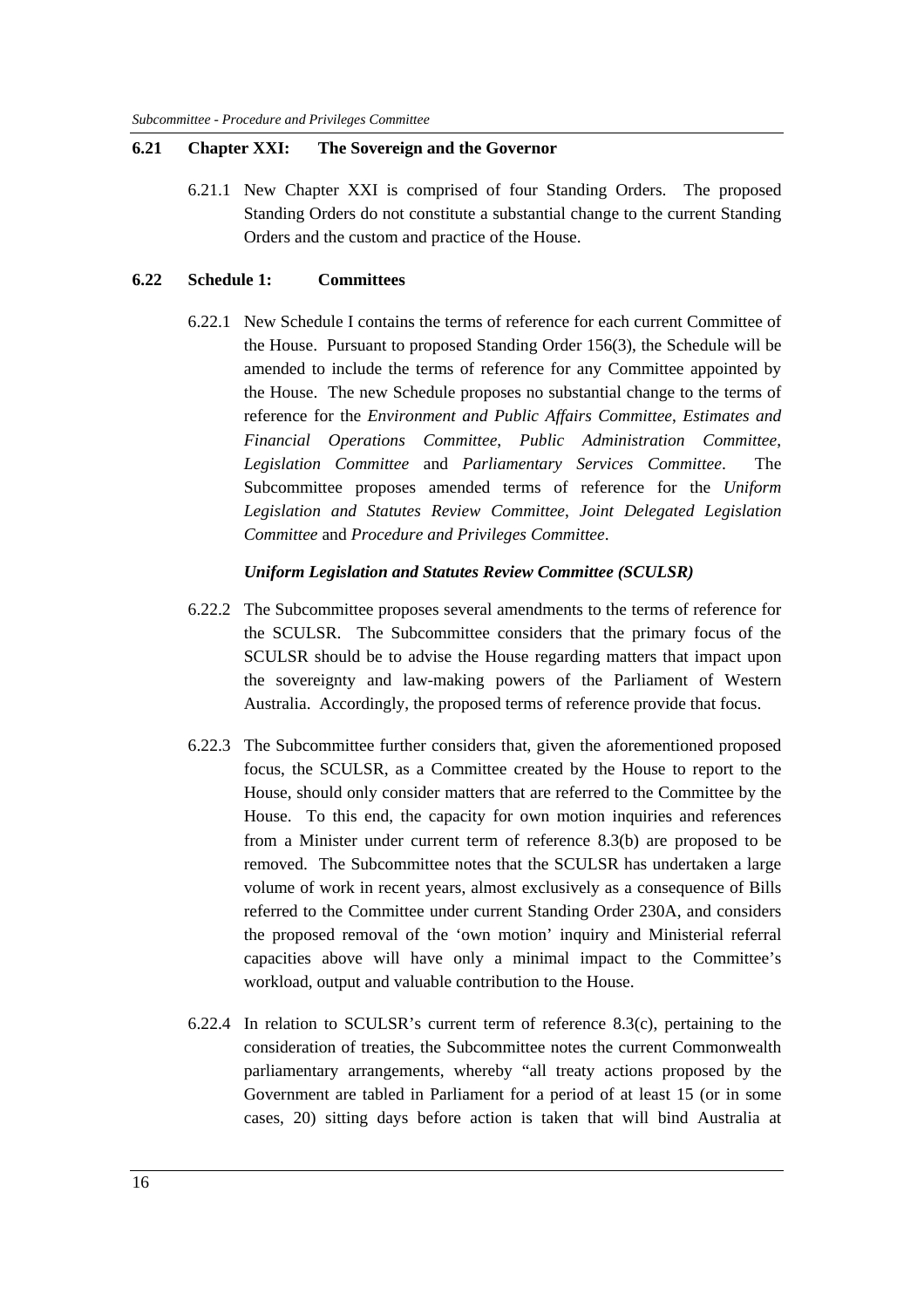international law to the terms of the treaty"<sup>1</sup>. Given this, the Subcommittee has proposed a minor amendment regarding proposed treaty instruments to reflect the tabling of those documents in the Commonwealth Parliament.

6.22.5 The Subcommittee also proposes to delete SCULSR's current term of reference 8.4, related to consultation with like committees and participation in conferences, as all Committees have this capacity and there is no requirement for separate expression of this capacity in a Committee's terms of reference.

#### *Joint Delegated Legislation Committee (JDLC)*

- 6.22.6 The JDLC inquires into subsidiary legislation and, as such, its investigation can tend to become focused on technical, legal issues relating to procedural defects or problems with drafting. Unfortunately, not all organisations which are responsible for subsidiary legislation, and which deal with the JDLC on a regular basis, have staff with a legal or legislative drafting background.
- 6.22.7 The Subcommittee noted that the current wording of the JDLC's term of reference 3.6 was unnecessarily complex and contained terminology and concepts not readily definable or understood by non-lawyers.
- 6.22.8 At its most basic, the role of the JDLC has always been to inquire into whether an instrument of subsidiary legislation is: made under an identified power; has no unintended effects; allows for a review where one would normally be expected; and is in all other respects appropriate as legislation made under a delegation by the Parliament. These are the key concepts that it is important that organisations dealing with the JDLC fully understand and are able to practically comply with. The Subcommittee therefore proposes to set these concepts out in as clear and plain language as possible.
- 6.22.9 The Subcommittee has therefore recommended a simplified, plain English, form of words that retains the substance of the current wording of term of reference 3.6. The recommended wording for new term of reference 6.6 is also based on the original terms of reference of the JDLC during the 1980s.
- 6.22.10 In practice, it is not anticipated that the proposed change in wording of its terms of reference will have any significant impact on the way that the JDLC scrutinises instruments of subsidiary legislation or the types of issues it brings to the attention of the Houses. The changes may, however, facilitate communication between the JDLC and the organisations responsible for making subsidiary legislation.

 $\overline{a}$ 1

Parliament of Australia; Joint Standing Committee on Treaties; Committee establishment, role and history at http://www.aph.gov.au/house/committees/jsct/ppgrole.htm, (viewed on 6 September 2011).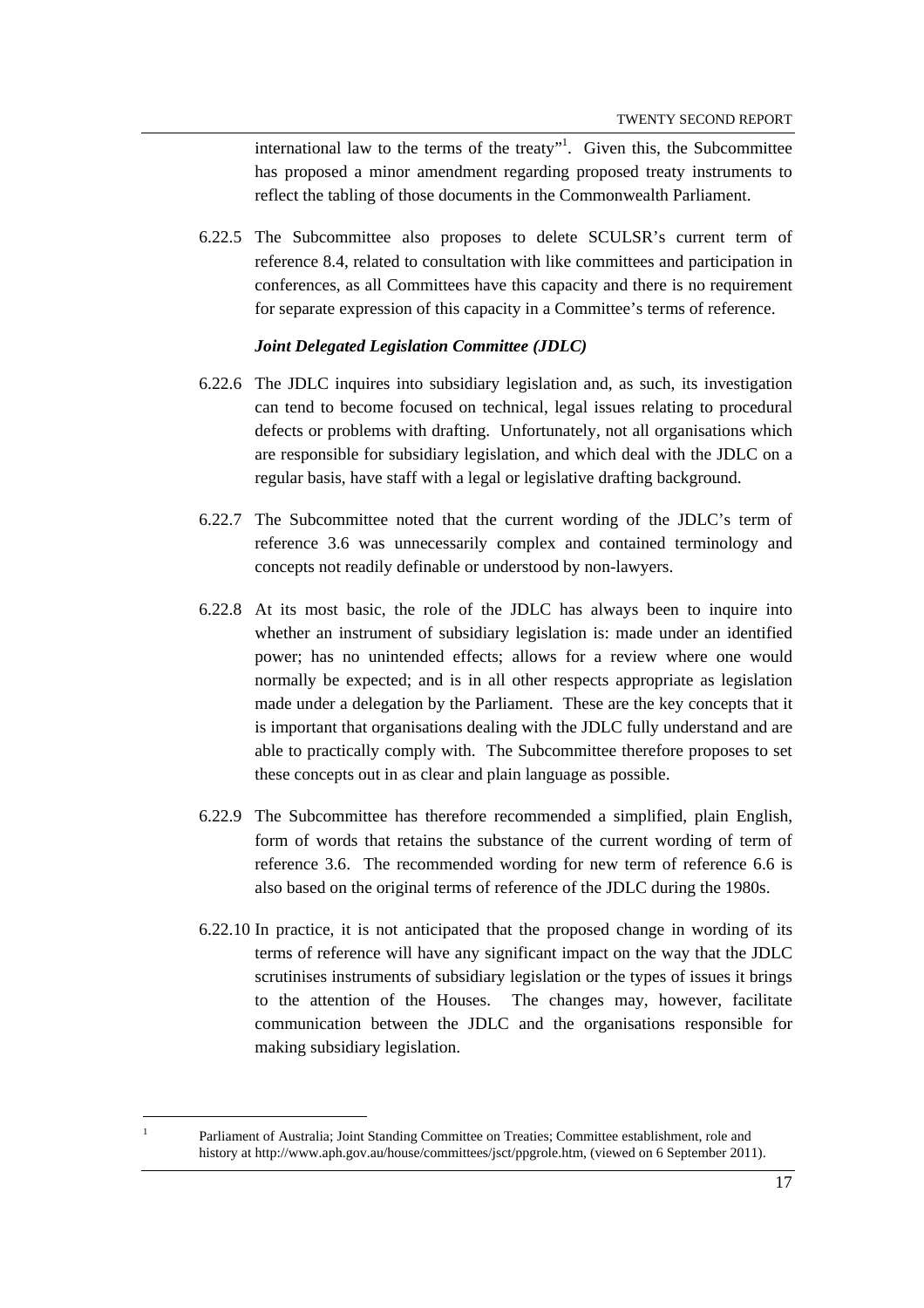6.22.11 Members should be aware that, as the JDLC is a joint committee, any changes adopted by the Council will require Assembly concurrence to become effective.

### *Procedure and Privileges Committee (PPC)*

6.22.12 The current terms of reference for the PPC provide that the Deputy Chairs of Committees, appointed by the House to act as President and Chair of Committees in the House and Committee of the Whole House, are *ex officio* members of the PPC. The Subcommittee proposes that the only Members who should be *ex officio* members of the PPC are the President and the Chair of Committees, and that the remaining membership (three members for a total membership of five) be determined separately by the House. The Subcommittee considers these roles as separate functions, and this proposal will provide the capacity for the House to select the most appropriate, separate membership for the panel of Deputy Chairs and the PPC.

## **6.23 Schedule 2: Joint Standing Rules and Orders of the Legislative Council and the Legislative Assembly**

6.23.1 The Subcommittee has not reviewed the Joint Standing Rules and Orders of the Houses as part of its inquiry, and makes no recommended changes to these rules and orders.

#### **6.24 Schedule 3: Definitions**

6.24.1 Schedule 3 contains the definitions of terms used in the proposed Standing **Orders** 

#### **6.25 Schedule 4: Contempts of the Council**

6.25.1 Further to the explanation provided earlier in this report related to proposed Standing Order 93 ("Contempts of the Council"), the Subcommittee proposes to include Schedule 4 pursuant to the recommendation of the former *Select Committee into the Appropriateness of Powers and Penalties for Breaches of Privilege and Contempts of Parliament*. Schedule 4 is based upon similar provisions adopted by the Senate and, without limiting the powers of the House regarding matters of contempt, specifies the criteria to be taken into account by the House when determining matters relating to contempt of the House and provides examples of matters which would constitute a contempt.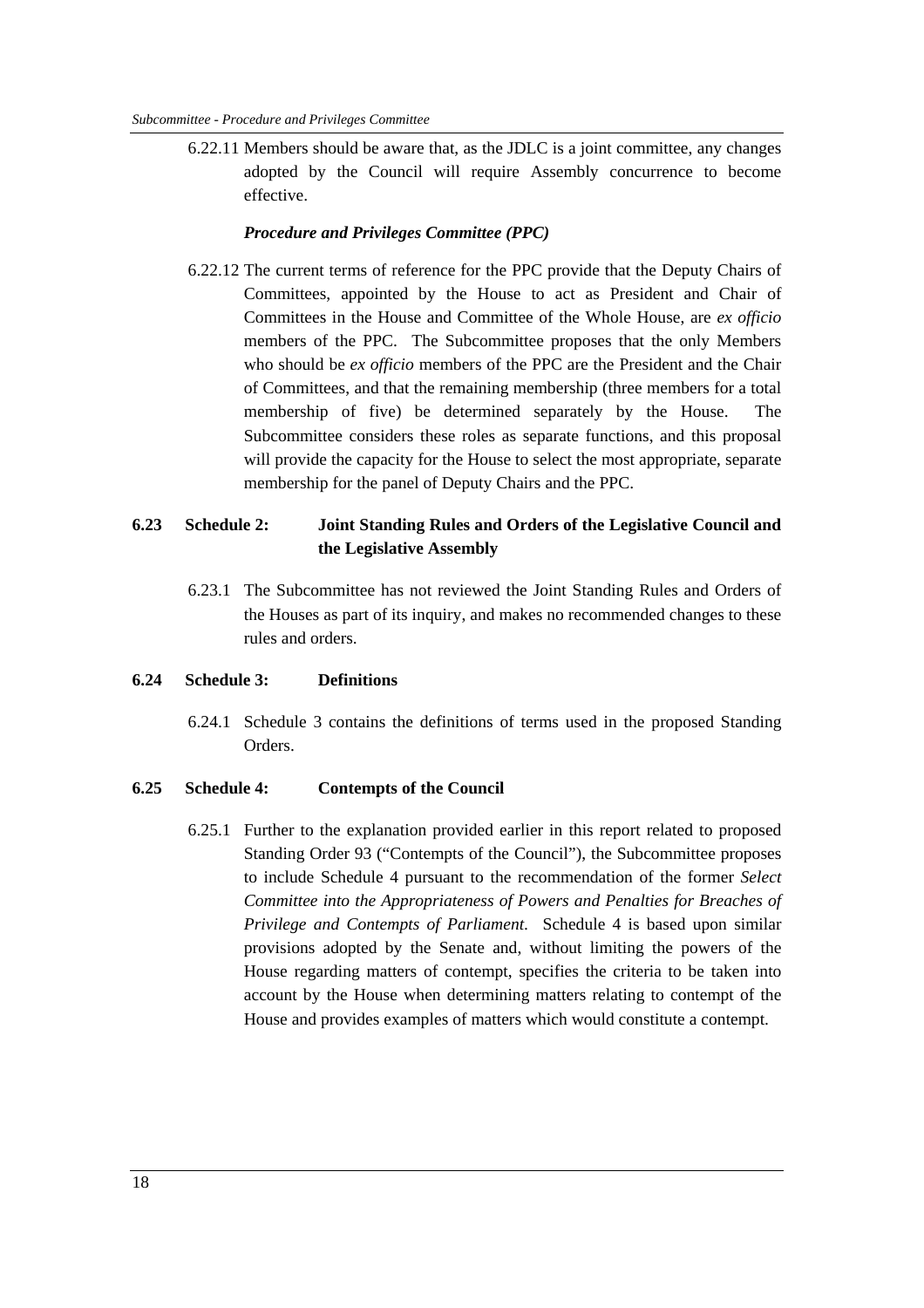## **7 RECOMMENDATION**

#### **Recommendation 1:**

**That, effective from the first sitting day in 2012, the current Standing Orders of the Legislative Council be repealed and the new Standing Orders as proposed by the Subcommittee of the Procedure and Privileges Committee be adopted by the House.** 

**\_\_\_\_\_\_\_\_\_\_\_\_\_\_\_\_\_\_\_\_\_** 

**Hon. Barry House MLC Chairman 20 October 2011**